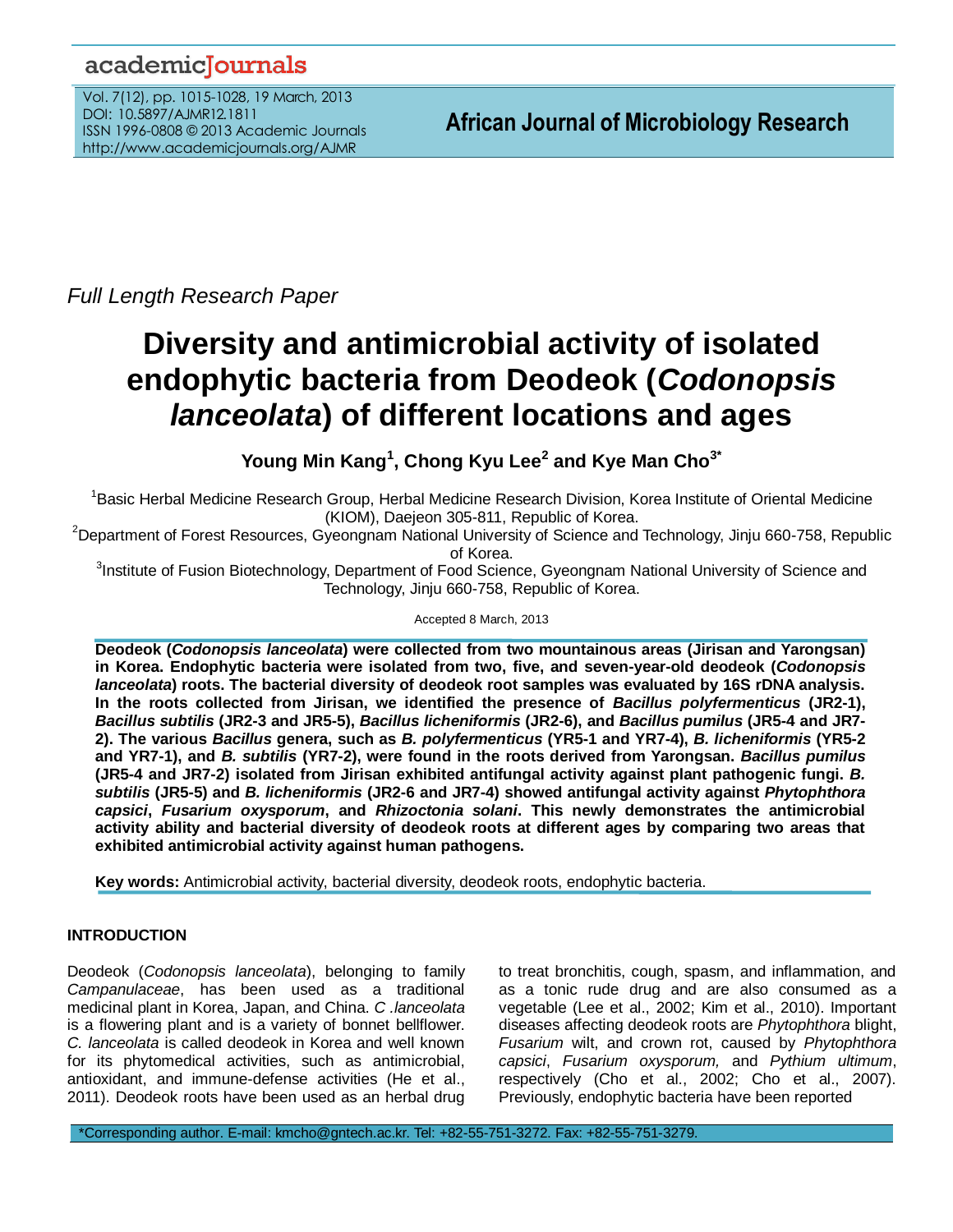to show antifungal activity against plant pathogenic fungi such as, *F. oxyporum* and *Rhizoctonia solani* in cotton; *Verticillium dahliae*,*Verticillium alboatrum*, and *Rhizoctonia solani* in potato; *Sclerotium rolfsii* in beans; *Verticillium longisporum*, *Rhizoctonia solani*, *F. oxyporum*, and *Phythium ultimum* in balloon flower; and *Rhizoctonia solani*, *Paenibacillus polymyxa*, *Bacilllus* sp., and *Pseudomonas poae* in ginseng (Chen et al., 1995; Cho et al., 2002; Graner et al., 2003; Berg et al., 2005; Seo et al., 2010). Endophytes may also be beneficial to the host plant by producing a variety of substances that participate in plant protection (Blanco et al., 2010; Chakraborty et al., 2010). Hence, the compounds produced by endophytic bacteria have a potential use in medicine, agriculture, and industry.

An investigation of the plant species inhabiting the southern mountainous regions of Korea reveals the total number of plant species mainly found in the mountain areas of Jirisan (JR) and Yarongsan (YR). The two representative mountains of this region are home to an estimated 4,000 plant species (Kim and Song, 2011). The plant diversity also influences the microbial diversity of forest soils (Kang et al., 2010).

Endophytes are microorganisms that thrive within the living tissues of plants. In most cases, the microbial relationship with the host plant is symbiotic or mutualistic. The microorganisms are capable of synthesizing bio-active compounds that can be used by the plant as a defense mechanism against pathogenic fungi and bacteria (Ryu et al., 2000). Endophytes also promote plant growth, suppress pathogens, detoxify contaminants, solubilize phosphate, and assist in nitrogen fixation in plants (Zheng et al., 2005). Recent studies of endophytic bacteria have focused on their roles within plants with relation to plant nutrition,pollutant catabolism, stressordefense responses, and invasion of pathogens (Cho et al., 2002).

Several endophytic bacterial species can be isolated from a single plant. Gram-positive and Gram-negative endophytic bacteria have been isolated from different tissues of various plants (Zinniel et al., 2002). Endophytic Gram-positive bacteria, such as *Bacillus* sp., have been isolated from cotton, cucumber root, and balloon flower root plant (Dujiff et al., 1997; Reva et al., 2002; Lima et al., 2005). *Paenibacillus polymyxa* has been isolated from the Korean ginseng root (Jeon et al., 2003). Endophytic *Bacillus halmapalus* is associated with the rice plant, where the bacterium is harmless to rice plant and promotes plant growth by penetration (Rosemblueth and Martimez-Romero, 2006). Continuously, genetic diversity among endophytic populations of crop plants has been monitored by PCR-based techniques, revealing a range of organisms that belong to several distinct phylogenetic groups (Garbeva et al., 2001; Cho et al., 2002; Graner et al., 2003; Cho et al., 2007; Asraful-Islam et al., 2010). The endophytic bacterial diversity of the balloon flower, *Platycodon gradiflorum*, was characterized based on 16S ribosomal DNA (rDNA) gene sequencing. At different ages of the plant, its roots possessed antimicrobial activities

that could be directed towards the use of endophytic bacteria as bio-control agents against plant pathogens (Asraful-Islam et al., 2010).

In the present study, we demonstrated the biodiversity of endophytic bacteria isolated from deodeok plants root of different ages collected from Jirisan and Yarongsan areas in Korea. The isolated endophytic bacteria were evaluated for extracellular hydrolytic enzymes and antimicrobial activities.

### **MATERIALS AND METHODS**

#### **Isolation of endophytic bacteria from deodeok roots**

Endophytic bacteria were isolated from two-, five-, and seven-yearold deodeok (*C. lanceolata*) roots. A total of ten replicated random root samples were collected from two mountainous areas (Jirisan and Yarongsan) located on the southern region of South Korea. Detail geographical information is available at <http://en.wikipedia.org/wiki/ List\_of\_mountains\_of\_Korea>. Yarongsan is called a same name as Waryongsan, Gyeongsangnam-do in the list. The roots samples were surface sterilized with 1% sodium hypochlorite for 10 min to remove epiphytic bacteria (Cho et al., 2002; Cho et al., 2007). The external root portion was chopped off (0.5 cm) from the margin with a sterile blade. Later, the root tissue was macerated in a sterile porcelain mortar along with sterile phosphate buffer (10 mM; pH 7.2). The root extracts were spread on tryptic soy agar (TSA) plates (Difco, NJ, USA) and incubated at 28 and 37°C for 48 h. The bacterial colonies that appeared on TSA were initially screened and grouped based on their morphological characteristics (Cho et al., 2002).

#### **Test microorganisms and growth conditions** *E. coli*

*Escherichia coli* (DH5α) was required for rDNA sequencing and cultured in Luria-Bertani (LB) broth (Difco, NJ, USA) at 37°C. The plant fungal pathogens, viz., *R. solani*, *Phythium ultimum*, *Phytophthora capsici*, and *F. oxysporum*, were provided by the Laboratory of Phytopathology, Gyeongnam Agricultural Research and Extension Services, Jinju, Korea. The fungi were cultured on potato dextrose agar (PDA, Difco, NJ, USA) medium at 28°C. Human pathogens, viz., *Escherichia coli* KCTC 1682, *Salmonella enteritidis* KCTC 12456, *S. typhimurium* KCTC 1925, *Shigella flexineri* KCTC 2008, *Shigella sonnei* KCTC 2518, *B. cereus* KCTC 3624, *Listeria innocula* KCTC 3586, *Listeria ivanovii* KCTC 3444, *Listeria monocytogenes* KCTC 3569 and *Staphylococcus aureus* KCTC 1621 were collected from the Korean Collection for Type Cultures (KCTC) in Biological Resource Center, Daejeon 305-333, Korea. TSA medium was used for the isolation of deodeok endophytic bacteria. These bacteria were also cultured on potato dextrose agar (PDA, Difco, NJ, USA) medium at 28 and 37°C to determine the optimal temperature for growth.

#### **Analysis of 16S rDNA of the endophytic bacteria**

The DNA from endophytic bacteria was extracted with the G-spin™ Genomic DNA Extraction Kit (iNtRON Biotechnology, Suwon, Korea). The 16S rDNA gene was amplified by PCR using endophytic bacterial DNA as the template and universal primers (877F: 5′-CGGAGAGTTTGATCCTGG-3′, 878R: 5′- TACGGCTACCTTGTTAGCGAC-3′) (Cho et al., 2002; Cho et al., 2007). The amplification reaction mix also included Super-Therm DNA polymerase (JMR, Side Cup, Kent, UK), 1.5 mM MgCl<sub>2</sub>, and 2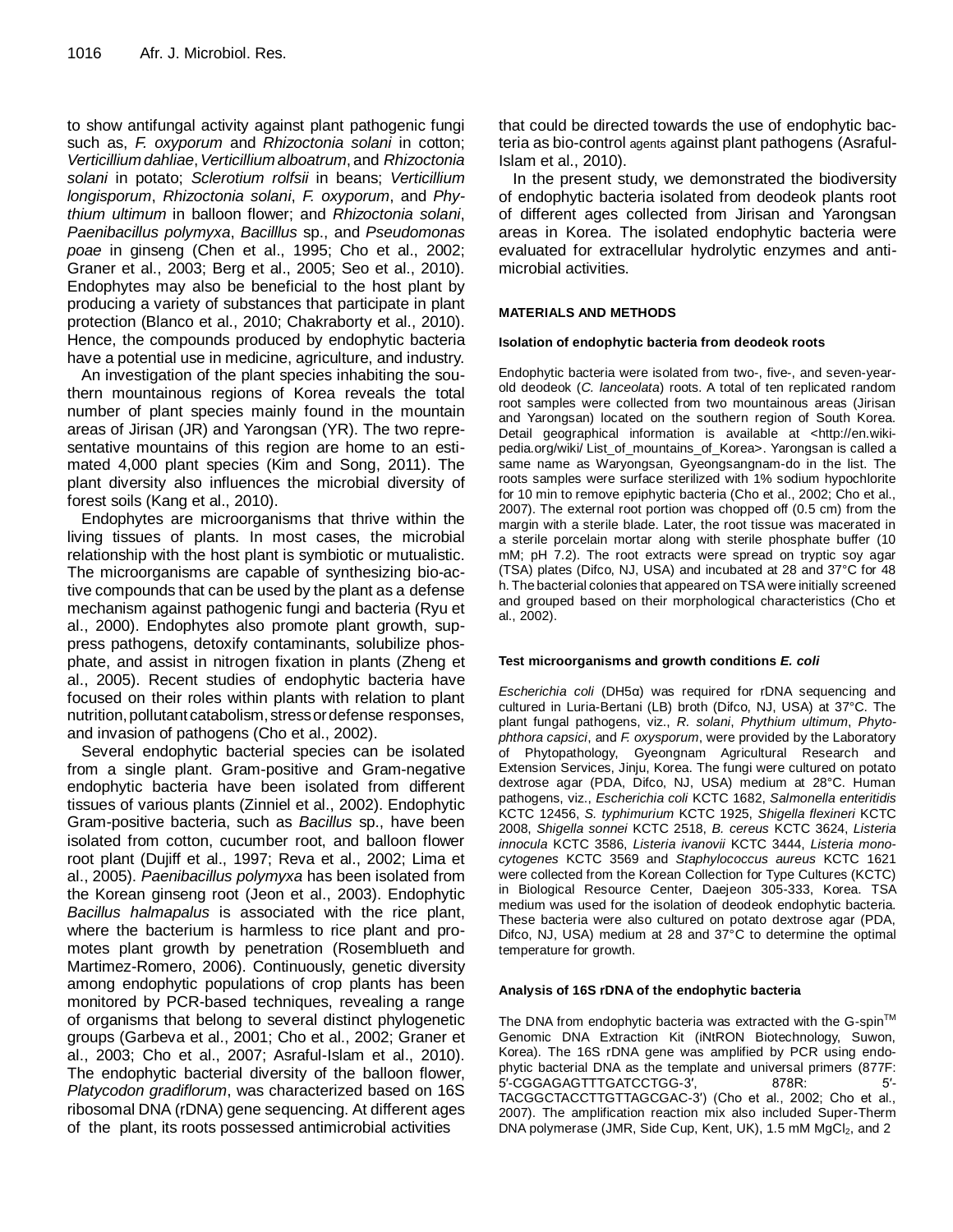mM dNTP in a final reaction volume of 50 µl. PCR was conducted for 30 cycles of 94°C for 30 s, 50°C for 30 s, and 72°C for 90 s, with a final extension of 72°C for 10 min. PCR products that were obtained were cloned into the pGEM-T Easy vector (Promega, WI, USA) and sequenced using the PRISM Ready Reaction Dye terminator kit (Perkin-Elmer Corp., Norwalk, CT, USA) and an ABI model 3100 automated DNA sequencer (ABI, CA, USA). All reference sequences were obtained from the National Center for Biotechnology Information (NCBI) and Ribosomal Database Project (RDP) databases. The 16S rDNA similarity sequence searches were performed using the BLASTn and PSI-BLAST tools on the NCBI website (McGinnis and Madden, 2004). Sequences were aligned using the multiple sequence alignment program CLUSTAL W (Tompson et al., 1994). Gaps and positions with ambiguities were excluded to perform the phylogenetic analysis using neighbor-joining methods (Saito and Nei, 1987). Bootstrap analysis was performed using data re-sampled 1,000 times using the DNAMAN analysis system (Lynnon Biosoft, Quebec, Canada).

#### **Assay of the hydrolytic enzyme activity of the endophytic bacteria**

The agar diffusion method was used to assess the extracellular hydrolytic enzyme activities of the isolated deodeok root endophytic bacteria. The endophytic isolates were grown on different enzyme indicator media containing 0.5% (w/v) each of the following: carboxylmethylcellulose (CMC), oat spelt xylan (OSX), locust bean gum (LBG), and lichen to detect cellulase, xylanase, mannase and lichinase activity, respectively. The presence of each respective enzyme was indicated as a yellow halo surrounded by a red background on plates that were flooded with Congo red (0.5%) solution for 30 minutes (An et al., 2005). The pectinase and amylase enzymes in the bacterial isolates were detected with an indicator medium containing (1% w/v) polygalacturonic acid and starch as substrates. The amylase and pectinase activities were visualized as halo zones when the plates were flooded with 0.1% toluidine blue and potassium iodide, respectively (Park et al., 2000). The activity of other enzymes, such as protease, lipase, esterase, DNase, and chitinase, was also detected in the isolates using skim milk (2.5% v/v), tricaprylin (1% v/v), tributyrin (1% v/v), Difco DNAse medium and chitin (0.5% w/v), respectively, as substrates.

#### **Antifungal activity of the endophytic bacteria against plant pathogens**

An *in vitro* bioassay was conducted to evaluate the antagonistic activities of the bacterial isolates from the deodeok roots against *P. capsici*, *F. oxysporum*, *R. solani* and *P. ultimum*. Using the paper disk method, the disks were inoculated with 10 µl of bacterial suspension containing approximately 10 $8$  cfu ml<sup>-1</sup> bacteria (Carruthers et al., 1994). The paper disks containing the bacteria were placed on the surface of the agar plates and incubated in an inverted position at 28°C for 48 h. The antifungal activity was scored by measuring the diameter of the clearance zone due to fungal growth inhibition. The detail methods were described in Cho et al. (2002) and Cho et al. (2007).

#### **Antibacterial activity of endophytic bacteria against human pathogens**

An *in vitro* bioassay was performed to evaluate the antibacterial activity of isolated endophytic bacteria against human pathogenic bacteria, including the following strains: *E. coli* KCTC 1682, *S. enteritidis* KCTC 12456, *S. typhimurium* KCTC 1925, *S. flexineri*  KCTC 2008, *S. sonnei* KCTC 2518, *B. cereus* KCTC 3624, *L. innocu-* *la* KCTC 3586, *L. ivanovii* KCTC 3444, *L. monocytogenes* KCTC 3569 and *S. aureus* KCTC 1621. Using the paper disk met-hod, the disks were inoculated with 10 µl of bacterial suspension, containing approximately 10 $8$  cfu ml<sup>-1</sup> of bacteria, and were placed on the surface of the agar plates. The plates were incubated in an inverted position at 28°C for 48 h, and the antibacterial activity was measured by the diameter of the clearance zone. The detail methods were described in Cho et al. (2002) and Cho et al. (2007).

### **Statistical analysis**

Statistical analysis was performed for 16s rDNA homology, assay of enzyme activity, antifungal activity, and antibacterial activity by twoway analysis of variance (ANOVA) and Tukey's test (alpha =0.05) for randomized complete block design (RCBD) using SAS program (SAS9.1, SAS Institute Inc., Cary, NC).

# **RESULTS**

## **16S rDNA homology analysis**

PCR amplification of the 16S rDNA from the endophytic bacteria yielded a 1.5 kb product that was further cloned and sequenced. The 16S rDNA sequences were 98 to 99% similar when analyzed using the BLASTn and PSI-BLAST search tools. The homology analysis of the 16S rDNA sequences, performed with the bacterial isolates from the Jirisan region, were compared to the following strains in the NCBI database: *Enterobacter* sp. WAB1938 (AM184277), *Bacillus polyfermenticus* GR010 (DQ659145), *B. subtilis* TUL322 (JF412545), *S. saprophyticus* ATCC 15305 (AP008934), *Micrococcus* sp. TUT1210 (AB188213), *B. licheniformis* (AY971527), *Microbacteriaceae bacterium* KVD-1921 (DQ490452), *Bacillus sporothermodurans* (BSU49079), *Bacillus pumilus* BPT-18 (EF523475) and *Bacillus clausii* ATCC21537 (AB201796).

Homology analysis of the 16S rDNA sequences, isolated from the bacterial strains of Yarongsan area, matched well with the following strains in the NCBI database: *B. cereus*BGSC6A5(AY224388),*Enterobacter*sp. WAB1938 (AM184277), *Pseudomonadaceae bacterium* KVD-1959- 04 (DQ490328), *Bacillaceae bacterium* KVD-unk-56 (DQ490420), *Micrococcus* sp. TUT1210 (AB188213), *M. bacterium* KVD-1921-08 (DQ490452), *B. polyfermenticus*  GR010 (DQ659145), *B. licheniformis* (AY971527), *B. subtilis* TUL322 (JF412545) and *Pseudo-monas* sp. SPF-1 (DQ272493). Among the bacterial strains, three strains matched with *Enterobacter* sp. WAB1938 (AM184277), *Micrococcus* sp. TUT1210 (AB188213), and *M. bacterium* KVD-1921 (DQ490452) and were found in all three samples and from both the collection sites.

The diversity of endophytic bacteria from two growing areas, namely Jirisan and Yarongsan, was studied in two- , five, and seven-year-old deodeok root samples. A total of 10 different bacterial strains were isolated from approximately 120 bacterial colonies that were cultured from the interior of deodeok roots obtained from both growing areas (Table 1). The sequences of isolated clones have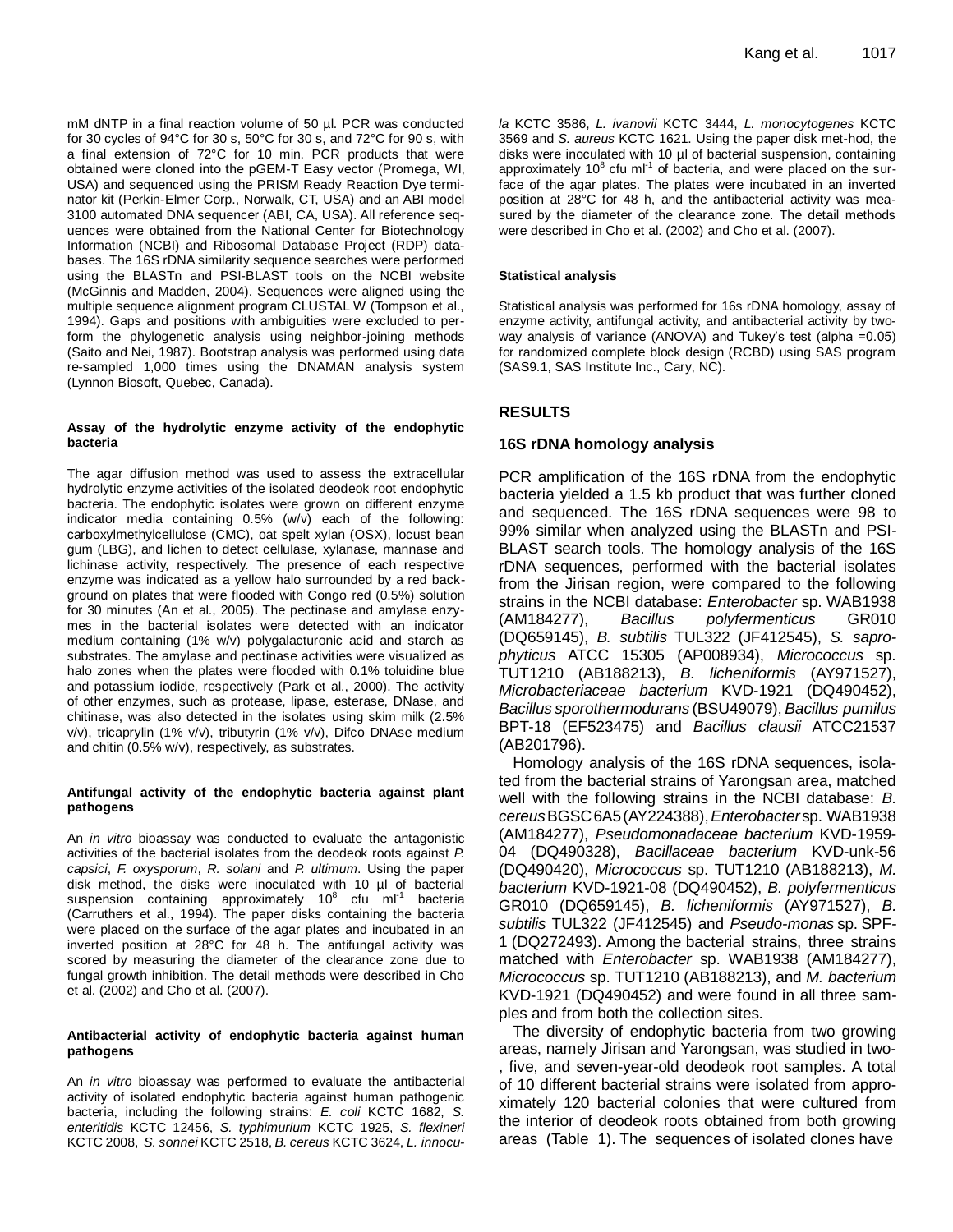been uploaded to GeneBank in NCBI. All 40 strains (20 of JR and 20 of YR) accession numbers (JQ229685- JQ229724) are described in Table 1.

Two-year-old deodeok root samples, collected from Jirisan, consisted of seven different bacterial strains obtained from 40 bacterial colonies (Table 1). The largest proportion of the bacterial colonies (10 colonies) was closely related to *Enterobacter* sp. WAB1938 (AM184277). Five-year-old deodeok root samples had seven different bacterial strains obtained from 40 bacterial colonies (Table 1). The largest proportion of the bacterial colonies (seven colonies) was closely related to *Micrococcus* sp. TUT1210 (AB188213). Seven-year-old deodeok root samples consisted of six different bacterial strains obtained from 40 colonies (Table 1), with the largest proportion of the bacterial colonies (10 colonies) closely related to *M. bacterium* KVD-1921 (DQ490452).

Among the Yarongsan samples, the two-year-old deodeok roots contained six different bacterial strains obtained from 40 bacterial colonies (Table 1). The largest proportion of the bacterial colonies (six colonies) was closely related to *Enterobacter* sp. WAB1938 (AM184277) and *B. sporothermodurans* (BSU49079). Five-year-old deodeok root samples yielded six different bacterial strains obtained from 40 bacterial colonies (Table 1), of which a large number of the bacterial colonies (10 colonies) was related to *M. bacterium* KVD-1921-08 (DQ490452). Seven-year-old deodeok root samples had the most diversity with eight different bacterial strains obtained from 40 colonies (Table 1), of which the largest proportion of the bacterial colonies (six colonies) was also closely related to *M. bacterium* KVD-1921 (DQ490452).

# **Phylogenetic placement of endophytic bacteria based on 16S rDNA sequences**

Phylogenetic placement of the isolated deodeok endophytic bacterial strains was explored using the principle of 16S rDNA sequencing (Figure 1). Three types of clusters were found, including, High G+C Gram-positive bacteria, Actinobacteria (HGCGPB), Low G+C Gram-positive bacteria, *Firmicutes* (LGCGPB), and *Proteobacteria*. In the Jirisan samples, the population of LGCGPB was the most abundant. The population of LGCGPB increased in the two-year-old to seven-year-old Jirisan samples (Figure 2). *Proteobacteria,* HGCGPB, and LGCGPB were highest in the two-year-old, six-year-old and seven-year-old Yarongsan samples, respectively.

The HGCGPB cluster, found in the Jirisan samples, was related to *Micrococcus* sp. TUT1210 (JR2-5, JR5-3 and JR7-6) and *M. bacterium* KVD-1921 (JR2-7, JR5-6, and JR7-5), while the LGCGPB cluster was closely related to *B. subtilis* MA139 (JR2-3, JR5-5 and JR7-2), *B. polyfermenticus* GR010 (JR2-2), *B. licheniformis* (JR2-6 and JR7-4), *B. pumilus* BPT-18 (JR5-4 and JR7-2), *B. sporothermodurans* (JR5-2 and JR7-1), *B. clausii* ATCC21537 (JR5-7) and *S. saprophyticus* ATCC 15305 (JR5-2 and JR7-1). The *Proteobacteria* cluster was related to an uncultured bacterium (JR2-1, JR7-3 and JR5-1).

The HGCGPB cluster, found in the Yarongsan samples, was related to *Micrococcus* sp. TUT1210 (YR2-5, YR5-3 and YR7-6) and *M. bacterium* KVD-1921 (YR2-6, YR5-4, and YR7-5) while the LGCGPB cluster was closely related to *B. subtilis* MA139 (YR5-1 and YR7-4), *B. polyfermenticus* GR010 (YR5-1 and YR7-4), and *B. licheniformis* (YR5-2 and YR7-1). The *Proteobacteria* cluster was related to an uncultured bacterium (YR2-2, YR5-5 and YR7-7),*P. bacterium* KVD-1959-04(YR2-3andYR5-6) and *Pseudomonas* sp. SPF-1 (YR7-8).

# **The hydrolytic enzyme activities of the isolated deodeok endophytic bacteria**

The isolated deodeok endophytic bacteria were evaluated for the activity of hydrolytic enzymes, such as cellulase, xylanase, mannase, pectinase, amylase, protease, lipase, esterase, DNase, and chitinase (Table 2). In the Jirisan samples, *B. polyfermenticus* (JR2-1), *B. subtilis* (JR2-3, JR5-5), *B. licheniformis* (JR2-6) and *B. pumilus* (JR5-4, JR7-2) were positive for all of the enzymes tested. In the Yarongsan samples, *B. polyfermenticus* (YR5-1, YR7-4), *B. licheniformis* (YR5-2, YR7-1) and *B. subtilis* (YR7-2) exhibited these enzyme activities.

Protease was the most active enzyme detected in the bacterial populations in all samples in all of the Jirisan samples, showing an increase in activity from the twoyear-old samples to the seven-year-old samples. In addition, protease was the most active enzyme detected in the bacterial populations isolated from the Yarongsan samples, showing an increase in activity from the twoyear-old samples to the seven-year-old samples; however, in the two-year-old samples of YR, DNase and chitinase were the most active enzymes in these populations (Figure 3).

# **Antibacterial activity of endophytic bacteria against human pathogens**

The antibacterial activity of the isolated deodeok endophytic bacteria was evaluated against the tested several human pathogens (Table 3 and Figure 4). Among the bacterial isolates of the Jirisan samples, *B. subtilis* (JR2- 3, JR5-5) showed antibacterial activity against the tested human pathogens. *B. saprophyticus* (JR2-4), *Micrococcus* sp. (JR2-5, JR5-3, JR7-6), *M. bacterium* (JR2-7, JR5- 6, JR7-5), and *B. clausii* (JR5-7) were also exhibited antibacterial activity against the tested pathogens. Among the bacterial isolates of the Yarongsan samples, antibacterial activity was observed with *B. subtilis* (YR7-2). *Micrococcus* sp. (YR2-6, YR5-3, YR7-6) and *M. bacterium* (YR2- 5, YR5-4, YR7-5) strains did not show any antibacterial activity.

Among the bacterial strains isolated from the two-yearold Jirisan samples, antibacterial activity was highest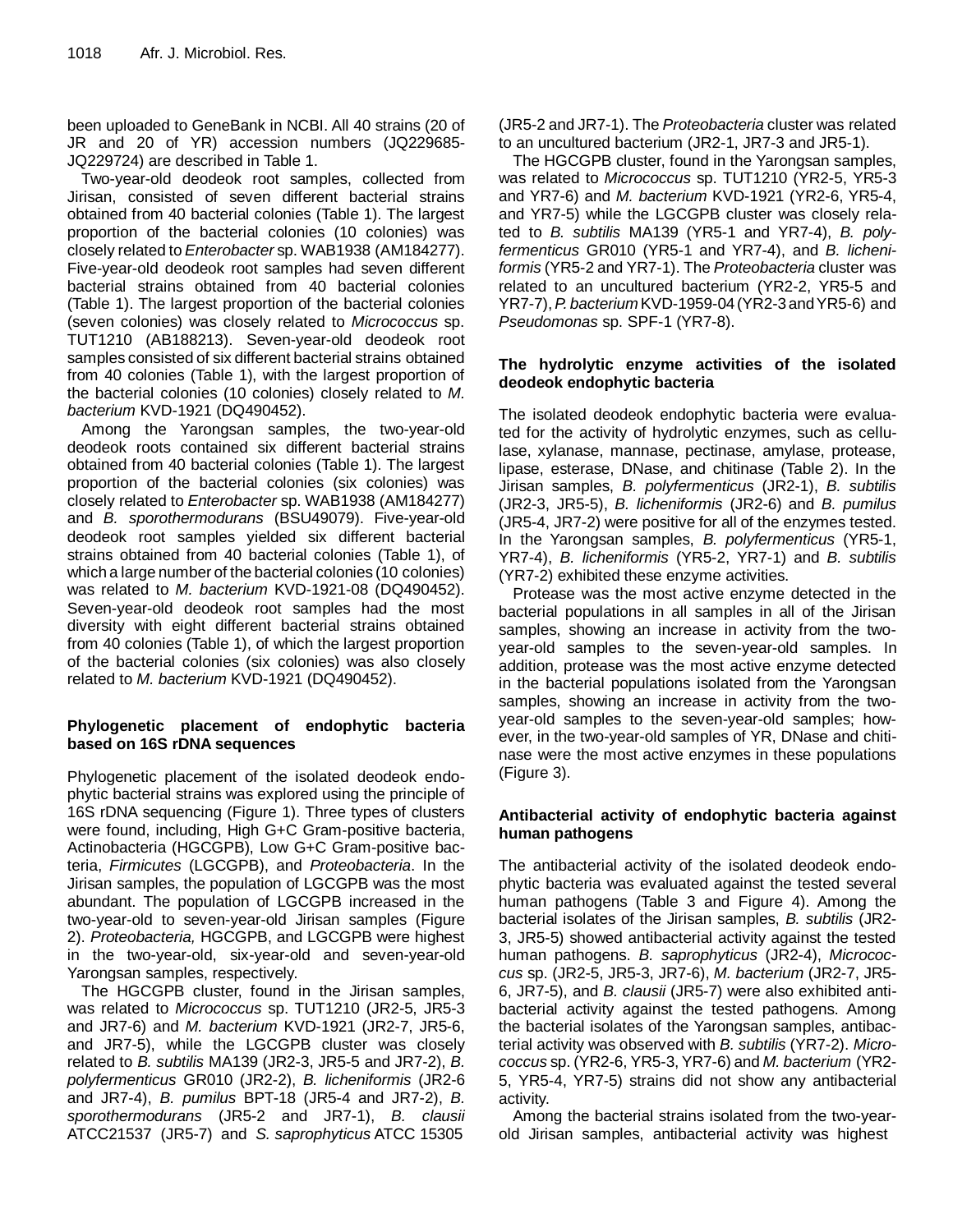| Isolate (accession number) | Number of isolate Phylum |                       | Nearest relative* (Accession number)               | Similarity (%) |
|----------------------------|--------------------------|-----------------------|----------------------------------------------------|----------------|
| 2 years                    |                          |                       |                                                    |                |
| Jirisan                    |                          |                       |                                                    |                |
| JR2-1 (JQ229685)           | 10                       | Proteobacteria        | Enterobacter sp. WAB1938 (AM184277)                | 99             |
| JR2-2 (JQ229686)           | 2                        | $LGCGPB$ <sup>†</sup> | Bacillus polyfermenticus GR010 (DQ659145)          | 99             |
| JR2-3 (JQ229687)           | 5                        | <b>LGCGPB</b>         | Bacillus subtilis TUL322 (JF412545)                | 99             |
| JR2-4 (JQ229688)           | $\overline{\mathbf{c}}$  | <b>LGCGPB</b>         | Staphylococcus saprophyticus ATCC 15305 (AP008934) | 99             |
| JR2-5 (JQ229689)           | 3                        | HGCGPB <sup>#</sup>   | Micrococcus sp. TUT1210 (AB188213)                 | 99             |
| JR2-6 (JQ229690)           | 2                        | <b>LGCGPB</b>         | Bacillus licheniformis (AY971527)                  | 99             |
| JR2-7 (JQ229691)           | 6                        | <b>HGCGPB</b>         | Microbacteriaceae bacterium KVD-1921-08 (DQ490452) | 98             |
| Yarongsan                  |                          |                       |                                                    |                |
| YR2-1 (JQ229705)           | 5                        | <b>LGCGPB</b>         | Bacillus cereus BGSC 6A5 (AY224388)                | 99             |
| YR2-2 (JQ229706)           | 6                        | Proteobacteria        | Enterobacter sp. WAB1938 (AM184277)                | 99             |
| YR2-3 (JQ229707)           | 6                        | Proteobacteria        | Pseudomonadaceae bacterium KVD-1959-04 (DQ490328)  | 98             |
| YR2-4 (JQ229708)           | 3                        | <b>LGCGPB</b>         | Bacillaceae bacterium KVD-unk-56 (DQ490420)        | 99             |
| YR2-5 (JQ229709)           | 7                        | <b>HGCGPB</b>         | Micrococcus sp. TUT1210 (AB188213)                 | 99             |
| YR2-6 (JQ229710)           | 3                        | <b>LGCGPB</b>         | Microbacteriaceae bacterium KVD-1921-08 (DQ490452) | 98             |
| 5 years                    |                          |                       |                                                    |                |
| Jirisan                    |                          |                       |                                                    |                |
| JR5-1 (JQ229692)           | 3                        | Proteobacteria        | Enterobacter sp. WAB1938 (AM184277)                | 99             |
| JR5-2 (JQ229693)           | 6                        | <b>LGCGPB</b>         | Bacillus sporothermodurans (BSU49079)              | 98             |
| JR5-3 (JQ229694)           | 7                        | <b>HGCGPB</b>         | Micrococcus sp. TUT1210 (AB188213)                 | 99             |
| JR5-4 (JQ229695)           | $\overline{2}$           | <b>LGCGPB</b>         | Bacillus pumilus BPT-18 (EF523475)                 | 99             |
| JR5-5 (JQ229696)           | 4                        | <b>LGCGPB</b>         | Bacillus subtilis TUL322 (JF412545)                | 98             |
| JR5-6 (JQ229697)           | 6                        | <b>HGCGPB</b>         | Microbacteriaceae bacterium KVD-1921-08 (DQ490452) | 98             |
| JR5-7 (JQ229698)           | $\overline{2}$           | <b>LGCGPB</b>         | Bacillus clausii ATCC21537 (AB201796)              | 99             |
| Yarongsan                  |                          |                       |                                                    |                |
| YR5-1 (JQ229711)           | 4                        | <b>LGCGPB</b>         | Bacillus polyfermenticus GR010 (DQ659145)          | 99             |
| YR5-2 (JQ229712)           | 5                        | <b>LGCGPB</b>         | Bacillus licheniformis (AY971527)                  | 99             |
| YR5-3 (JQ229713)           | $\overline{7}$           | <b>HGCGPB</b>         | Micrococcus sp. TUT1210 (AB188213)                 | 99             |
| YR5-4 (JQ229714)           | $\overline{7}$           | <b>HGCGPB</b>         | Microbacteriaceae bacterium KVD-1921-08 (DQ490452) | 98             |
| YR5-5 (JQ229715)           | 4                        | Proteobacteria        | Enterobacter sp. WAB1938 (AM184277)                | 99             |
| YR5-6 (JQ229716)           | 3                        | Proteobacteria        | Pseudomonadaceae bacterium KVD-1959-04 (DQ490328)  | 98             |
| 7 years                    |                          |                       |                                                    |                |
| <b>Jirisan</b>             |                          |                       |                                                    |                |
| JR7-1 (JQ229699)           | 6                        | <b>LGCGPB</b>         | Bacillus sporothermodurans (BSU49079)              | 98             |

**Table 1.** Similarity data of 16S rDNA sequences from the endophytic bacteria isolated from the interior of deodeok (*C. lanceolata*) roots.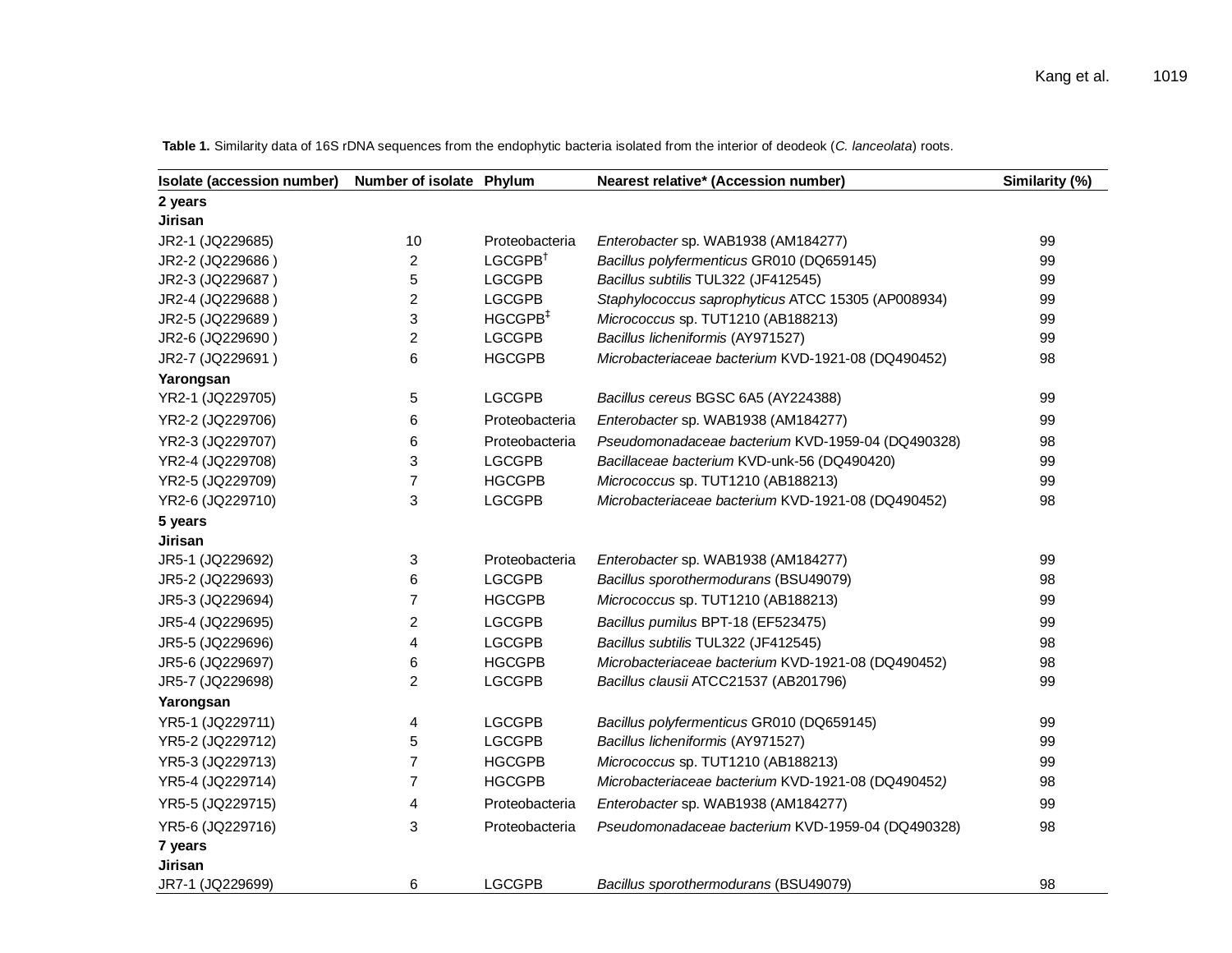|  |  | Table 1. Contd. |
|--|--|-----------------|
|--|--|-----------------|

| JR7-2 (JQ229700) | 9  | LGCGPB         | Bacillus pumilus BPT-18 (EF523475)                 | 99 |
|------------------|----|----------------|----------------------------------------------------|----|
| JR7-3 (JQ229701) |    | Proteobacteria | Enterobacter sp. WAB1938 (AM184277)                | 99 |
| JR7-4 (JQ229702) |    | LGCGPB         | Bacillus licheniformis (AY971527)                  | 99 |
| JR7-5 (JQ229703) | 10 | <b>HGCGPB</b>  | Microbacteriaceae bacterium KVD-1921-08 (DQ490452) | 98 |
| JR7-6 (JQ229704) | 3  | <b>HGCGPB</b>  | Micrococcus sp. TUT1210 (AB188213)                 | 99 |
| Yarongsan        |    |                |                                                    |    |
| YR7-1 (JQ229717) | 3  | <b>LGCGPB</b>  | Bacillus licheniformis (AY971527)                  | 99 |
| YR7-2 (JQ229718) | 3  | <b>LGCGPB</b>  | Bacillus subtilis MA139 (DQ415893)                 | 99 |
| YR7-3 (JQ229719) | 5  | <b>LGCGPB</b>  | Bacillus cereus BGSC A65 (AY224388)                | 99 |
| YR7-4 (JQ229720) | 5  | <b>LGCGPB</b>  | Bacillus polyfermenticus GR010 (DQ659145)          | 99 |
| YR7-5 (JQ229721) | 6  | <b>HGCGPB</b>  | Microbacteriaceae bacterium KVD-1921-08 (DQ490452) | 98 |
| YR7-6 (JQ229722) | 3  | <b>HGCGPB</b>  | Micrococcus sp. TUT1210 (AB188213)                 | 99 |
| YR7-7 (JQ229723) | 2  | Proteobacteria | Enterobacter sp. WAB1938 (AM184277)                | 99 |
| YR7-8 (JQ229724) | 3  | Proteobacteria | Pseudomonas sp. SPF-1 (DQ272493)                   | 99 |

**Table 2.** The extracellular enzymes of the endophytic bacteria isolated from the interior of deodeok (*C. lanceolata*) roots

|                    |                                        | Extracellular hydrolysis enzyme activities <sup>†</sup> |                          |                          |           |                          |                  |           |                 |              |                  |  |  |  |  |
|--------------------|----------------------------------------|---------------------------------------------------------|--------------------------|--------------------------|-----------|--------------------------|------------------|-----------|-----------------|--------------|------------------|--|--|--|--|
| <b>Isolate</b>     | Nearest relative* (accession number)   | <b>Celllulase</b>                                       | Xylanase                 | <b>Mannanase</b>         | Pectinase |                          | Amylase Protease | Lipase    | <b>Esterase</b> | <b>DNase</b> | <b>Chitinase</b> |  |  |  |  |
| 2 years<br>Jirisan |                                        |                                                         |                          |                          |           |                          |                  |           |                 |              |                  |  |  |  |  |
| $JR2-1$            | Enterobacter sp. WAB1938 (AM184277)    |                                                         |                          |                          |           |                          |                  |           |                 |              | $^{+++}$         |  |  |  |  |
| <b>JR2-2</b>       | B. polyfermenticus (DQ659145)          | $^{+++}$                                                | $^{+++}$                 | $\pm$                    | $++$      | $^{++}$                  | $^{+++}$         | $+$       | ÷               | $++$         |                  |  |  |  |  |
| JR2-3              | B. subtilis subtilis TUL322 (JF412545) | $++$                                                    | $^{+++}$                 | $++$                     | $\div$    | $++$                     | $^{+++}$         | $++$      | $++$            | $\ddot{}$    |                  |  |  |  |  |
| <b>JR2-4</b>       | S. saprophyticus ATCC 15305 (AP008934) | $\blacksquare$                                          | $\overline{\phantom{a}}$ | $^{+++}$                 |           |                          |                  | $\ddot{}$ | $++$            |              |                  |  |  |  |  |
| JR2-5              | Micrococcus sp. TUT1210 (AB188213)     | $\overline{\phantom{a}}$                                | $\overline{\phantom{a}}$ | $- -$                    |           | $- -$                    | $++$             | $+$       |                 |              |                  |  |  |  |  |
| <b>JR2-6</b>       | B. licheniformis (AY971527)            | $++$                                                    | $+ + +$                  | $++$                     |           | $++$                     | $^{+++}$         | $+$       | $++$            | $++$         |                  |  |  |  |  |
| <b>JR2-7</b>       | M. bacterium KVD-1921-08 (DQ490452)    |                                                         |                          |                          |           |                          |                  |           |                 |              |                  |  |  |  |  |
| Yarongsan          |                                        |                                                         |                          |                          |           |                          |                  |           |                 |              |                  |  |  |  |  |
| <b>YR2-1</b>       | B. cereus BGSC 6A5 (AY224388)          | $+$                                                     | $++$                     | $++$                     |           | $+ + +$                  |                  |           |                 |              |                  |  |  |  |  |
| <b>YR2-2</b>       | Enterobacter sp. WAB1938 (AM184277)    |                                                         | $\overline{\phantom{a}}$ |                          |           | $\overline{\phantom{a}}$ |                  |           |                 |              | $^{+++}$         |  |  |  |  |
| <b>YR2-3</b>       | P. bacterium KVD-1959-04 (DQ490328)    |                                                         | $\ddot{}$                | $\overline{\phantom{a}}$ |           | $\overline{\phantom{0}}$ |                  | $++$      | $++$            | $+$          | $\ddot{}$        |  |  |  |  |
| <b>YR2-4</b>       | B. bacterium KVD-unk-56 (DQ490420)     |                                                         |                          |                          |           |                          |                  |           |                 |              |                  |  |  |  |  |
| <b>YR2-5</b>       | Micrococcus sp. TUT1210 (AB188213)     |                                                         |                          |                          |           |                          | $++$             | $+$       |                 |              |                  |  |  |  |  |
| <b>YR2-6</b>       | M. bacterium KVD-1921-08 (DQ490452     |                                                         |                          |                          |           |                          |                  |           |                 |              |                  |  |  |  |  |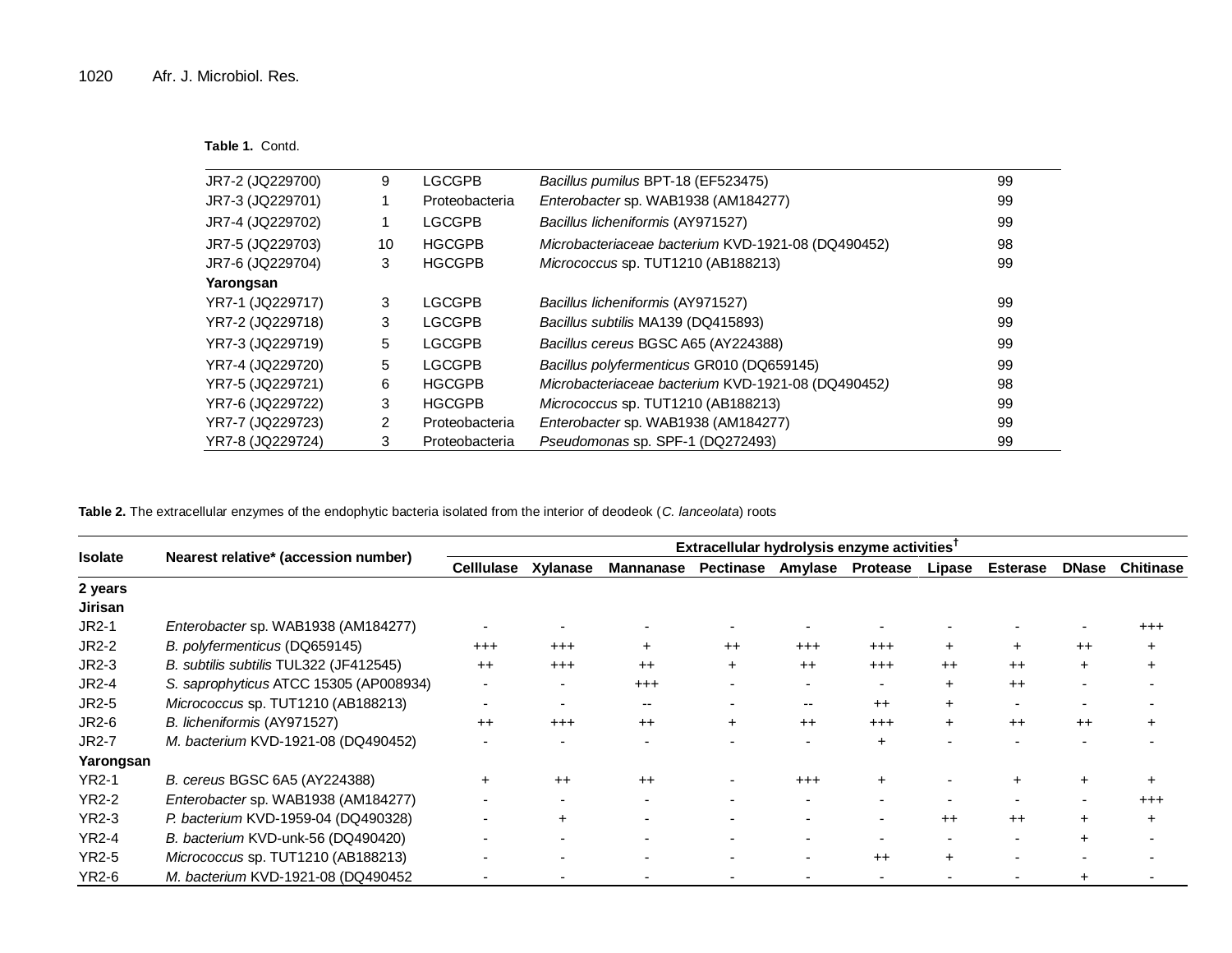#### **Table 2.** Contd.

| 5 years      |                                        |           |                 |           |           |                |                 |                 |                |                  |           |
|--------------|----------------------------------------|-----------|-----------------|-----------|-----------|----------------|-----------------|-----------------|----------------|------------------|-----------|
| Jirisan      |                                        |           |                 |           |           |                |                 |                 |                |                  |           |
| <b>JR5-1</b> | Enterobacter sp. WAB1938 (AM184277)    |           |                 |           |           |                |                 |                 |                |                  | $^{+++}$  |
| <b>JR5-2</b> | B. sporothermodurans (BSU49079)        |           |                 |           |           |                |                 |                 |                | $\ddot{}$        |           |
| JR5-3        | Micrococcus sp. TUT1210 (AB188213)     |           |                 |           |           |                | $^{++}$         | $\pm$           |                |                  |           |
| <b>JR5-4</b> | B. pumilus BPT-18 (EF523475)           | $^{++}$   | $^{++}$         | $\ddot{}$ | $+$       | $^{++}$        | $^{+++}$        | $\ddot{}$       | $^{++}$        | $\ddot{}$        | $\ddot{}$ |
| <b>JR5-5</b> | B. subtilis subtilis TUL322 (JF412545) | $++$      | $^{+++}$        | $++$      | $\ddot{}$ | $++$           | $^{+++}$        | $++$            | $++$           | $+$              | $\ddot{}$ |
| <b>JR5-6</b> | M. bacterium KVD-1921-08 (DQ490452)    |           |                 |           |           | $\blacksquare$ | $\ddot{}$       |                 | $\blacksquare$ |                  |           |
| <b>JR5-7</b> | B. clausii ATCC21537 (AB201796)        |           |                 |           |           |                | $^{+++}$        |                 |                | $++$             | $\ddot{}$ |
| Yarongsan    |                                        |           |                 |           |           |                |                 |                 |                |                  |           |
| <b>YR5-1</b> | B. polyfermenticus GR010 (DQ659145)    | $^{+++}$  | $^{+++}$        | $\ddot{}$ | $^{++}$   | $^{+++}$       | $^{+++}$        | $\ddot{}$       | $\ddot{}$      | $^{++}$          | $\ddot{}$ |
| <b>YR5-2</b> | B. licheniformis (AY971527)            | $++$      | $++$            | $^{++}$   | $\ddot{}$ | $\ddot{}$      | $^{+++}$        | $\ddot{}$       | $^{++}$        | $^{++}$          | $\ddot{}$ |
| <b>YR5-3</b> | Micrococcus sp. TUT1210 (AB188213)     |           |                 |           |           |                | $++$            | $+$             |                |                  |           |
| <b>YR5-4</b> | M. bacterium KVD-1921-08 (DQ490452     |           |                 |           |           |                | $\ddot{}$       |                 |                |                  |           |
| <b>YR5-5</b> | Enterobacter sp. WAB1938 (AM184277)    |           |                 |           |           |                |                 |                 |                |                  | $^{+++}$  |
| <b>YR5-6</b> | P. bacterium KVD-1959-04 (DQ490328)    |           |                 |           |           |                |                 | $^{\mathrm{+}}$ | $++$           | $\ddot{}$        | $\ddot{}$ |
| 7 years      |                                        |           |                 |           |           |                |                 |                 |                |                  |           |
| Jirisan      |                                        |           |                 |           |           |                |                 |                 |                |                  |           |
| <b>JR7-1</b> | Bacillus sporothermodurans (BSU49079)  |           |                 |           |           |                |                 |                 |                | +                |           |
| <b>JR7-2</b> | B. pumilus BPT-18 (EF523475)           | $^{++}$   | $++$            | +         | $+$       | $^{++}$        | $^{\small +++}$ | $+$             | $++$           | $\ddot{}$        | $\pm$     |
| <b>JR7-3</b> | Enterobacter sp. WAB1938 (AM184277)    | $\sim$    | $\blacksquare$  |           |           | $\overline{a}$ |                 |                 | $\blacksquare$ | $\sim$           | $^{+++}$  |
| <b>JR7-4</b> | B. licheniformis (AY971527)            | $^{++}$   | $^{\mathrm{+}}$ | $++$      | $\ddot{}$ | $\ddot{}$      | $^{+++}$        | $\ddot{}$       | $^{++}$        | $^{\mathrm{++}}$ | $++$      |
| <b>JR7-5</b> | M. bacterium KVD-1921-08 (DQ490452)    |           |                 |           |           |                | $\ddot{}$       |                 |                |                  |           |
| <b>JR7-6</b> | Micrococcus sp. TUT1210 (AB188213)     |           |                 |           |           |                | $^{++}$         | $\ddot{}$       |                |                  |           |
| Yarongsan    |                                        |           |                 |           |           |                |                 |                 |                |                  |           |
| <b>YR7-1</b> | B. licheniformis (AY971527)            | $^{++}$   | $^{++}$         | $++$      | $+$       | $+$            | $^{+++}$        | $\pm$           | $^{++}$        | $^{++}$          | $\pm$     |
| <b>YR7-2</b> | B. subtilis MA139 (DQ415893)           | $^{++}$   | $^{\mathrm{+}}$ | $++$      | $\ddot{}$ | $++$           | $^{+++}$        | $+$             | $\ddot{}$      | $\ddot{}$        | $+$       |
| <b>YR7-3</b> | B. cereus BGSC 6A5 (AY224388)          | $\ddot{}$ | $^{\mathrm{+}}$ | +         |           | $^{+++}$       | $\ddot{}$       |                 | $+$            | $+$              | $\ddot{}$ |
| <b>YR7-4</b> | B. polyfermenticus GR010 (DQ659145)    | $^{+++}$  | $^{+++}$        | +         | $^{++}$   | $^{+++}$       | $^{+++}$        | $\ddot{}$       | $++$           | $++$             | $\ddot{}$ |
| <b>YR7-5</b> | M. bacterium KVD-1921-08 (DQ490452)    |           |                 |           |           |                | $\ddot{}$       |                 |                |                  |           |
| <b>YR7-6</b> | Micrococcus sp. TUT1210 (AB188213)     |           |                 |           |           |                | $^{++}$         | $\ddot{}$       |                |                  |           |
| <b>YR7-7</b> | Enterobacter sp. WAB1938 (AM184277)    |           |                 |           |           |                |                 |                 |                |                  | $^{+++}$  |
| <b>YR7-8</b> | Pseudomonas sp. SPF-1 (DQ272493)       |           |                 |           |           |                |                 |                 |                | $\ddot{}$        |           |

\*Closest relative species in the 16S rDNA sequence database. When more than one sequence had the same similarity, only the accession number of the first sequence is given. † Size of halos formed around bacterial colonies on agar media. -, Implies no halo zone which indicates no enzyme activity; +, implies 2 mm diameter of the halo zone which indicates no enzyme activity; ++, implies no halo zone which indicates no enzyme activity; +, implies 4 mm diameter of the halo zone which indicates no enzyme activity; +++, implies no halo zone which indicates no enzyme activity; +, implies 6 mm diameter of the halo zone which indicates no enzyme activity.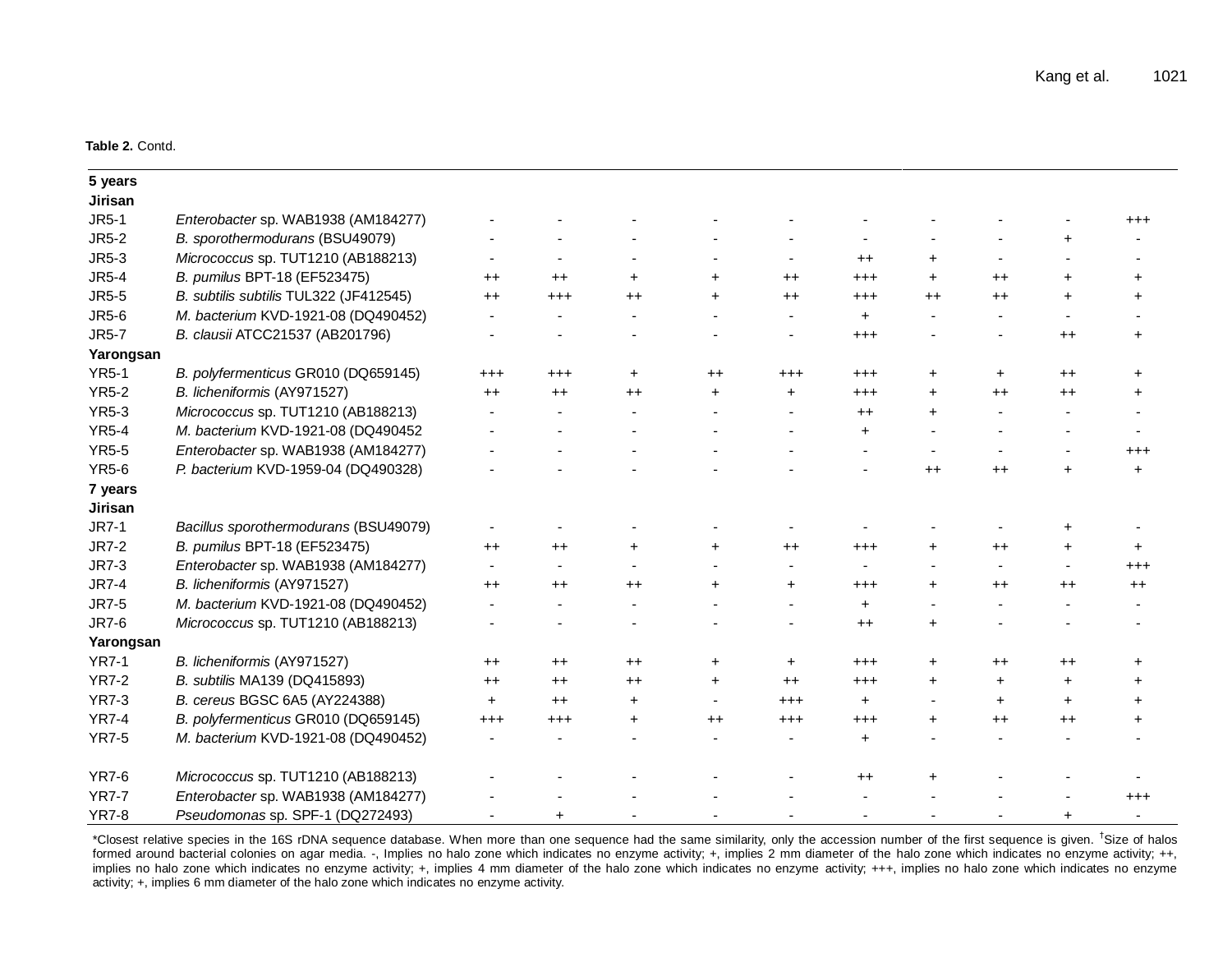**Table 3.** *In vitro* anti-microbial activities against the human and plant pathogens by endophytic bacteria isolated from the interior of deodeok (*C. lanceolata*) roots.

|                |                                        | In vitro inhibitory activities <sup>t</sup> |            |            |            |                |                |      |      |                |      |                                     |                |                          |      |  |
|----------------|----------------------------------------|---------------------------------------------|------------|------------|------------|----------------|----------------|------|------|----------------|------|-------------------------------------|----------------|--------------------------|------|--|
| <b>Isolate</b> | Nearest relative*                      | Human pathogenic bacteria <sup>‡</sup>      |            |            |            |                |                |      |      |                |      | Plant pathogenic fungi <sup>§</sup> |                |                          |      |  |
|                |                                        | Eco                                         | <b>Sen</b> | <b>Sty</b> | <b>Sfl</b> | Sso            | <b>Bce</b>     | Lin  | Liv  | Lmo            | Sau  | Pca                                 | <b>Fox</b>     | <b>Rso</b>               | Pul  |  |
| 2 years        |                                        |                                             |            |            |            |                |                |      |      |                |      |                                     |                |                          |      |  |
| Jirisan        |                                        |                                             |            |            |            |                |                |      |      |                |      |                                     |                |                          |      |  |
| <b>JR2-1</b>   | Enterobacter sp. WAB1938 (AM184277)    |                                             |            |            |            |                | 8.4            | 10.9 |      |                |      | 8.4                                 |                |                          |      |  |
| <b>JR2-2</b>   | B. polyfermenticus (DQ659145)          |                                             | 11.2       |            |            |                | 9.3            | 8.5  | 13.6 |                | 10.0 | 8.7                                 | 11.3           | 8.2                      |      |  |
| JR2-3          | B. subtilis subtilis TUL322 (JF412545) | 8.3                                         | 8.7        | 12.9       | 11.6       | 9.0            | 14.2           | 14.5 | 10.4 | 12.8           | 11.3 | 12.4                                | 17.8           | 14.2                     |      |  |
| <b>JR2-4</b>   | S. saprophyticus ATCC 15305 (AP008934) |                                             |            |            |            |                |                |      |      |                |      |                                     |                |                          |      |  |
| <b>JR2-5</b>   | Micrococcus sp. TUT1210 (AB188213)     |                                             |            |            |            |                |                |      |      |                |      |                                     |                |                          |      |  |
| <b>JR2-6</b>   | B. licheniformis (AY971527)            |                                             |            | 8.8        |            |                |                | 13.5 | 9.4  | 9.6            | 10.6 | 8.2                                 | 9.0            | 10.2                     |      |  |
| <b>JR2-7</b>   | M. bacterium KVD-1921-08 (DQ490452)    |                                             |            |            |            |                |                |      |      |                |      |                                     |                |                          |      |  |
| Yarongsan      |                                        |                                             |            |            |            |                |                |      |      |                |      |                                     |                |                          |      |  |
| <b>YR2-1</b>   | B. cereus BGSC 6A5 (AY224388)          |                                             |            |            |            |                |                |      |      |                | 10.4 | $\blacksquare$                      | 9.8            | 8.2                      | 10.8 |  |
| <b>YR2-2</b>   | Enterobacter sp. WAB1938 (AM184277)    |                                             |            |            |            |                | 8.8            | 10.7 |      |                |      | 8.6                                 | $\blacksquare$ |                          |      |  |
| <b>YR2-3</b>   | P. bacterium KVD-1959-04 (DQ490328)    |                                             |            |            |            |                | $\blacksquare$ | 11.2 |      |                |      |                                     | 11.2           | $\overline{\phantom{a}}$ |      |  |
| <b>YR2-4</b>   | B. bacterium KVD-unk-56 (DQ490420)     |                                             | 9.4        | 10.3       |            |                | 10.2           | 11.6 |      | 11.0           | 11.2 | $\blacksquare$                      | 10.0           | 9.8                      | 8.4  |  |
| <b>YR2-5</b>   | Micrococcus sp. TUT1210 (AB188213)     |                                             |            |            |            |                |                |      |      |                |      |                                     |                |                          |      |  |
| <b>YR2-6</b>   | M. bacterium KVD-1921-08 (DQ490452     |                                             |            |            |            |                |                |      |      |                |      |                                     |                |                          |      |  |
| 5 years        |                                        |                                             |            |            |            |                |                |      |      |                |      |                                     |                |                          |      |  |
| Jirisan        |                                        |                                             |            |            |            |                |                |      |      |                |      |                                     |                |                          |      |  |
| <b>JR5-1</b>   | Enterobacter sp. WAB1938 (AM184277)    |                                             |            |            |            |                | 8.2            | 10.2 |      |                |      | 8.2                                 |                |                          |      |  |
| <b>JR5-2</b>   | B. sporothermodurans (BSU49079)        |                                             |            |            |            |                | 8.4            |      |      |                |      |                                     |                |                          |      |  |
| <b>JR5-3</b>   | Micrococcus sp. TUT1210 (AB188213)     |                                             |            |            |            |                |                |      |      |                |      |                                     |                |                          |      |  |
| <b>JR5-4</b>   | B. pumilus BPT-18 (EF523475)           |                                             |            |            |            | $\blacksquare$ | 11.0           |      | 12.0 | 8.8            |      | 9.3                                 | 10.8           | 11.2                     | 9.3  |  |
| <b>JR5-5</b>   | B. subtilis subtilis TUL322 (JF412545) | 8.5                                         | 8.8        | 13.2       | 11.4       | 9.2            | 14.8           | 14.6 | 11.2 | 12.6           | 12.3 | 12.4                                | 16.6           | 14.6                     |      |  |
| <b>JR5-6</b>   | M. bacterium KVD-1921-08 (DQ490452)    |                                             |            |            |            |                |                |      |      |                |      |                                     |                |                          |      |  |
| <b>JR5-7</b>   | B. clausii ATCC21537 (AB201796)        |                                             |            |            |            |                |                |      |      |                |      |                                     |                |                          |      |  |
| Yarongsan      |                                        |                                             |            |            |            |                |                |      |      |                |      |                                     |                |                          |      |  |
| <b>YR5-1</b>   | B. polyfermenticus GR010 (DQ659145)    |                                             | 11.2       |            | 8.2        | 10.0           | 10.6           | 9.6  | 12.4 | $\blacksquare$ | 12.2 | 9.0                                 | 11.6           | 9.2                      |      |  |
| <b>YR5-2</b>   | B. licheniformis (AY971527)            |                                             |            | 9.0        |            |                |                | 12.8 | 10.0 | 11.2           | 10.4 | 8.4                                 | 9.2            | 9.8                      |      |  |
| <b>YR5-3</b>   | Micrococcus sp. TUT1210 (AB188213)     |                                             |            |            |            |                |                |      |      |                |      |                                     |                |                          |      |  |
| <b>YR5-4</b>   | M. bacterium KVD-1921-08 (DQ490452     |                                             |            |            |            |                |                |      |      |                |      |                                     |                |                          |      |  |
| <b>YR5-5</b>   | Enterobacter sp. WAB1938 (AM184277)    |                                             |            |            |            |                | 8.2            | 9.8  |      |                |      | 8.6                                 |                |                          |      |  |
| <b>YR5-6</b>   | P. bacterium KVD-1959-04 (DQ490328)    |                                             |            |            |            |                |                | 11.2 |      |                |      | $\blacksquare$                      | 11.4           |                          |      |  |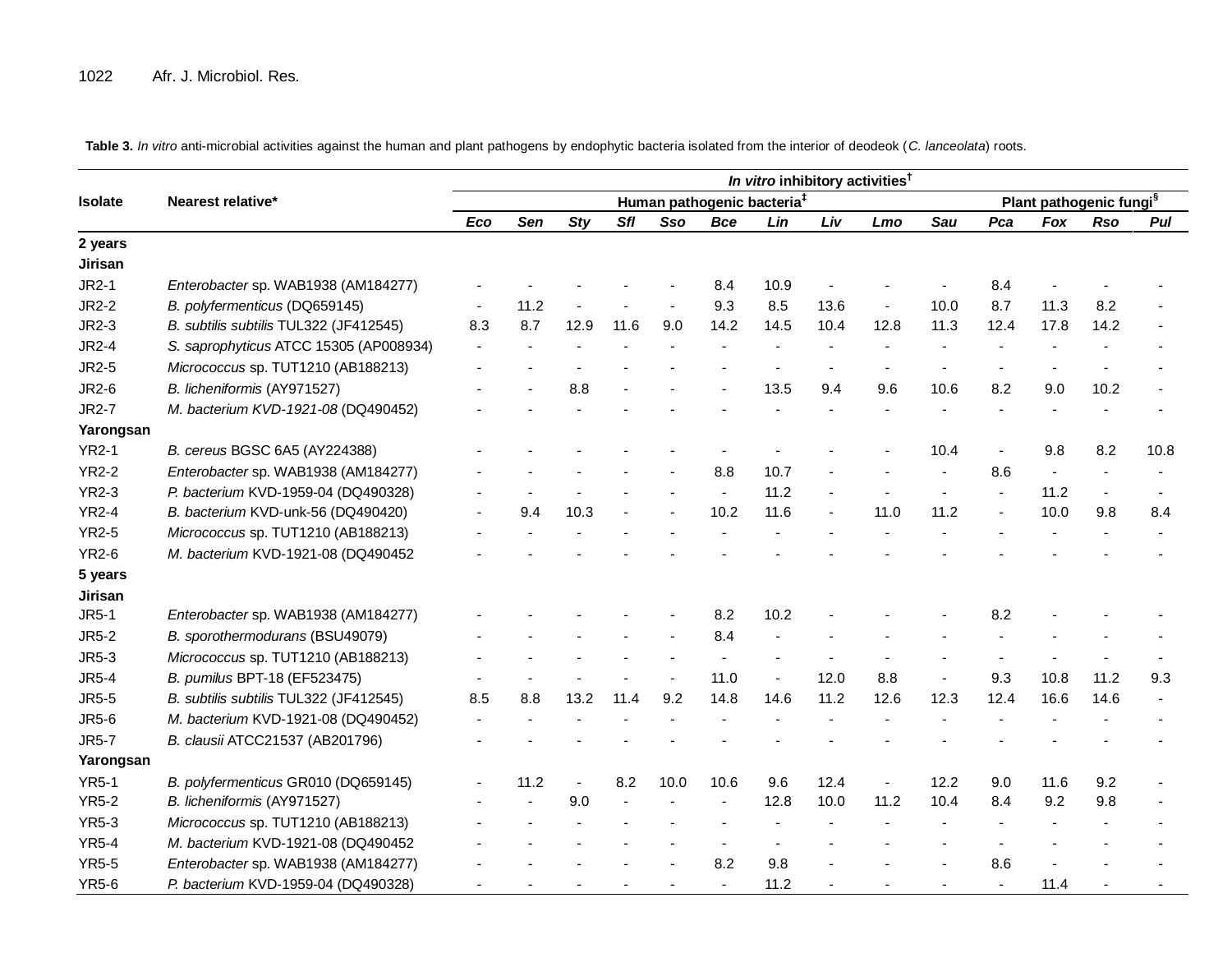**Table 3.** Contd.

| 7 years        |                                       |        |      |                          |      |                          |      |                          |      |                          |                          |                          |                          |      |                          |
|----------------|---------------------------------------|--------|------|--------------------------|------|--------------------------|------|--------------------------|------|--------------------------|--------------------------|--------------------------|--------------------------|------|--------------------------|
| <b>Jirisan</b> |                                       |        |      |                          |      |                          |      |                          |      |                          |                          |                          |                          |      |                          |
| <b>JR7-1</b>   | Bacillus sporothermodurans (BSU49079) |        |      |                          |      | $\overline{\phantom{a}}$ | 8.3  |                          |      |                          |                          |                          |                          |      |                          |
| <b>JR7-2</b>   | B. pumilus BPT-18 (EF523475)          |        |      |                          |      | $\overline{\phantom{a}}$ | 10.8 | $\overline{\phantom{a}}$ | 12.2 | 9.6                      | $\overline{\phantom{a}}$ | 9.6                      | 10.4                     | 11.6 | 10.3                     |
| <b>JR7-3</b>   | Enterobacter sp. WAB1938 (AM184277)   |        |      |                          |      | $\overline{\phantom{0}}$ | 8.2  | 10.4                     |      |                          | $\overline{\phantom{0}}$ | 8.5                      | $\overline{\phantom{a}}$ |      |                          |
| <b>JR7-4</b>   | B. licheniformis (AY971527)           |        |      | 8.8                      |      |                          |      | 12.6                     | 10.4 | 11.8                     | 9.6                      | 8.5                      | 9.0                      | 10.4 |                          |
| <b>JR7-5</b>   | M. bacterium KVD-1921-08 (DQ490452)   |        |      |                          |      |                          |      |                          |      |                          |                          | $\overline{\phantom{a}}$ |                          |      |                          |
| <b>JR7-6</b>   | Micrococcus sp. TUT1210 (AB188213)    |        |      |                          |      |                          |      |                          |      |                          |                          |                          |                          |      |                          |
| Yarongsan      |                                       |        |      |                          |      |                          |      |                          |      |                          |                          |                          |                          |      |                          |
| <b>YR7-1</b>   | B. licheniformis (AY971527)           |        |      | 10.0                     |      |                          | 9.8  | 11.6                     | 10.9 | 12.2                     | 10.2                     | 11.8                     | 9.2                      | 10.2 |                          |
| YR7-2          | B. subtilis MA139 (DQ415893)          | 8.4    | 10.8 | 11.2                     | 11.2 | 8.8                      | 14.6 | 14.0                     | 10.4 | 10.2                     | 11.0                     | 12.4                     | 17.0                     | 14.2 | $\overline{\phantom{0}}$ |
| <b>YR7-3</b>   | B. cereus BGSC 6A5 (AY224388)         |        |      |                          |      |                          |      |                          |      |                          | 11.4                     | $\overline{\phantom{a}}$ | 9.6                      | 8.4  | $\overline{\phantom{0}}$ |
| <b>YR7-4</b>   | B. polyfermenticus GR010 (DQ659145)   | $\sim$ | 11.4 | $\overline{\phantom{a}}$ | 9.8  | $\blacksquare$           | 10.8 | 10.6                     | 13.4 | $\overline{\phantom{0}}$ | 13.2                     | 8.8                      | 9.0                      | 10.2 | $\overline{\phantom{0}}$ |
| <b>YR7-5</b>   | M. bacterium KVD-1921-08 (DQ490452)   |        |      |                          |      |                          |      |                          |      |                          |                          |                          |                          |      |                          |
| YR7-6          | Micrococcus sp. TUT1210 (AB188213)    |        |      |                          |      |                          |      |                          |      |                          |                          |                          |                          |      |                          |
| <b>YR7-7</b>   | Enterobacter sp. WAB1938 (AM184277)   |        |      |                          |      | $\overline{\phantom{0}}$ | 8.6  | 11.2                     |      |                          |                          | 8.3                      |                          |      |                          |
| <b>YR7-8</b>   | Pseudomonas sp. SPF-1 (DQ272493)      |        | 10.0 |                          |      |                          |      |                          |      |                          |                          |                          | 12.4                     |      | 13.2                     |

\*Closest relative species in the 16S rDNA sequence database. When more than one sequence had the same similarity, only the accession number of the firstsequence is given. <sup>†</sup>The antimicrobial activities were estimated by measuring the diameter of the clear zone (including paper disks, 8 mm diameter) of growth inhibition. ‡Human pathogenic bacteria: *Eco, Escherichia coli* KCTC 1682; *Sen, Salmonella enterica* KCTC 12456; *Sty, Salmonella typhimurium* KCTC 1925; *Sfl, Shigella flexineri* KCTC 2008; *Sso, Shigella sonnei* KCTC 2518; *Bce, Bacillus cereus KCTC 3624; Lin, Listeria innocula* KCTC 3586; *Liv, Listeria ivanovii* KCTC 3444; *Lmo, Listeria monocytogenes* KCTC 3569; *Sau, Staphylococcus aureus* KCTC 1621. § Plant pathogenic fungi: *Pca, Phytopthora capsii; Fox, Fusarium oxysporum; Rso, Rhizoctonia solani; Pul, Pythium ultimun.*

against *Listeria innocula* KCTC 3586, and the fiveyear-old and seven-year-old samples had the highest antibacterial activity against *B. cereus* KCTC 3624. Additionally, potent antibacterial activity was observed against *L. innocula* KCTC 3586 from the bacteria isolated from the two-year-old and fiveyear-old Yarongsan samples. In the seven-yearold Yarongsan samples, the population of bacteria showed the highest antibacterial activity against the human pathogen *Staphylococcus aureus* KCTC 1621.

# **Antifungal activity of endophytic bacteria against plant pathogens**

An *in vitro* bioassay was conducted to evaluate

the antagonistic activities of the isolated deodeok endophytic bacteria. Among the bacterial strains isolated from Jirisan samples, *B. pumilus* (JR5-4, 7-2) showed antifungal activity against all of the tested phytopathogenic fungi. *B. subtilis* (JR5-5) and *B. licheniformis* (JR2-6, JR7-4) showed antifungal activity against all of the tested phytopathogenic fungi, except *Pythium ultimum*. Among the bacterial strains isolated from Yarongsan samples, *B. cereus* (YR2-1) and *B. bacterium* (YR2-4) showed antifungal activity against all of the tested phytopathogenic fungi, except *P. capsici*. *B. polyfermenticus* (YR5-1, YR7-4), *B. licheniformis* (YR5- 2, YR7-1) and *B. subtilis* (YR7-2) which showed antifungal activity against all of the tested phytopathogenic fungi, except *Pythium ultimum*.

Bacteria from the Jirisan samples had the highest antifungal activity against *P. capsici*, but *P. capsici* was absent in the two-year-old Jirisan samples. Moreover, *F. oxysporum*, *P. capsici* and *R. solani* were highest in the two-, five, and seven - year-old Yarongsan samples (Figure 5). *R. solani*  was the most sensitive strain for seven-year-old samples from the Yarongsan site. Similarly, twoyear-old samples from the Jirisan site showed highest activity against *P. capsii.* Other samples showed varying degrees of antifungal activity (Figure 5).

# **DISCUSSION**

Our study demonstrates the diversity and antimic-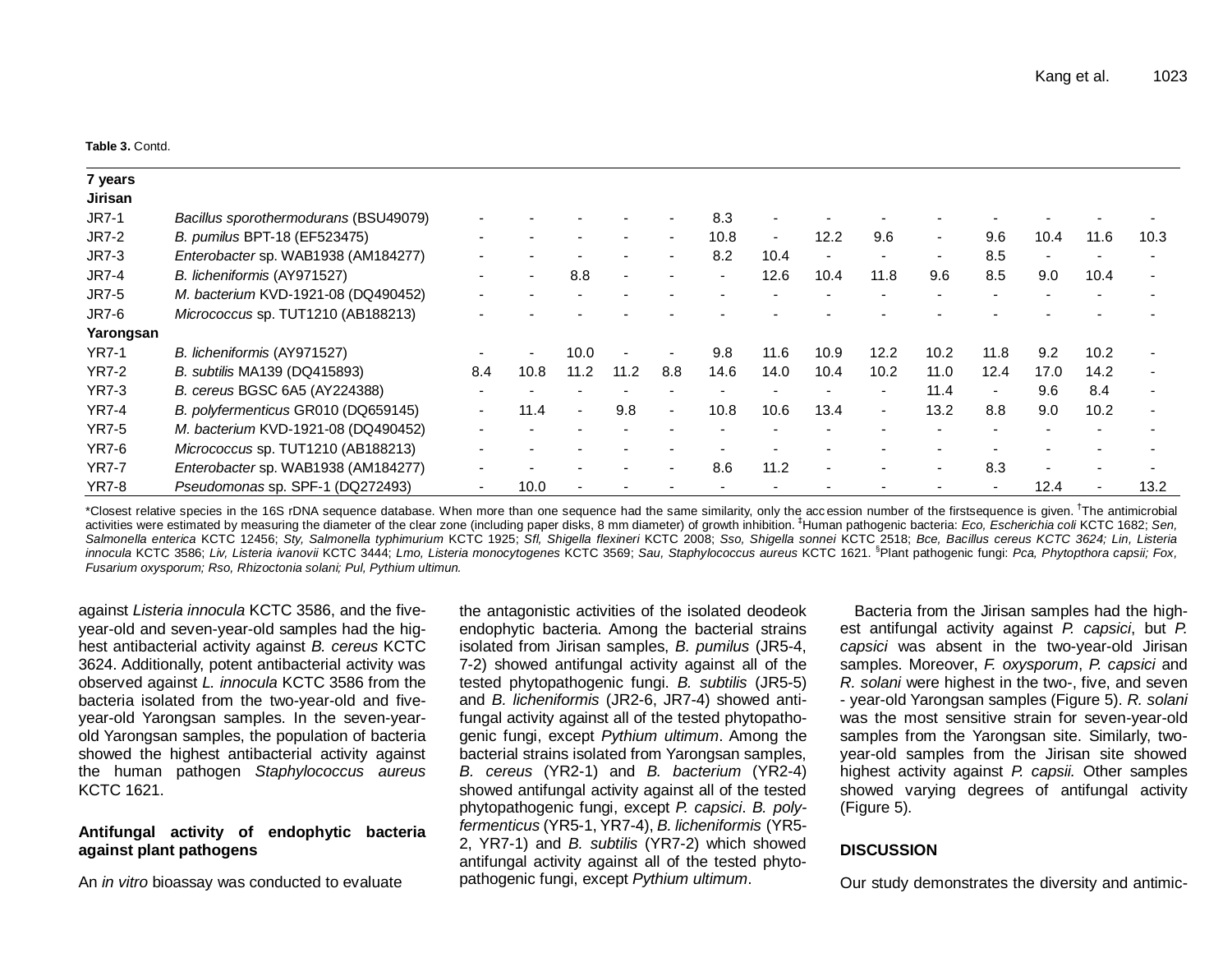

**Figure 1.** Phylogenetic analysis of 16S rDNA sequence derived from the endophytic bacteria of the deodeok roots from Jirisan (a) and Yarongsan (b). Numbers above each node are confidence levels (%) generated from 1,000 bootsrap trees. The scale bar is in fixed nucleotide substations per sequence position.



**Figure 2.** Distribution of the 16S rDNA sequences of isolates in each of the two sample sites: Jirisan (JR) and Yarongsan (YR) and three cultivation years, two years, five years, and seven years. Numbers in square brackets provide the total number of the corresponding isolates for sample sites. Percentage of microcosm in each of the two sample sites and cultivation years were shown. \*indicates that the percentage of microcosm was significantly different *α*=0.05) from other sample site at the given time.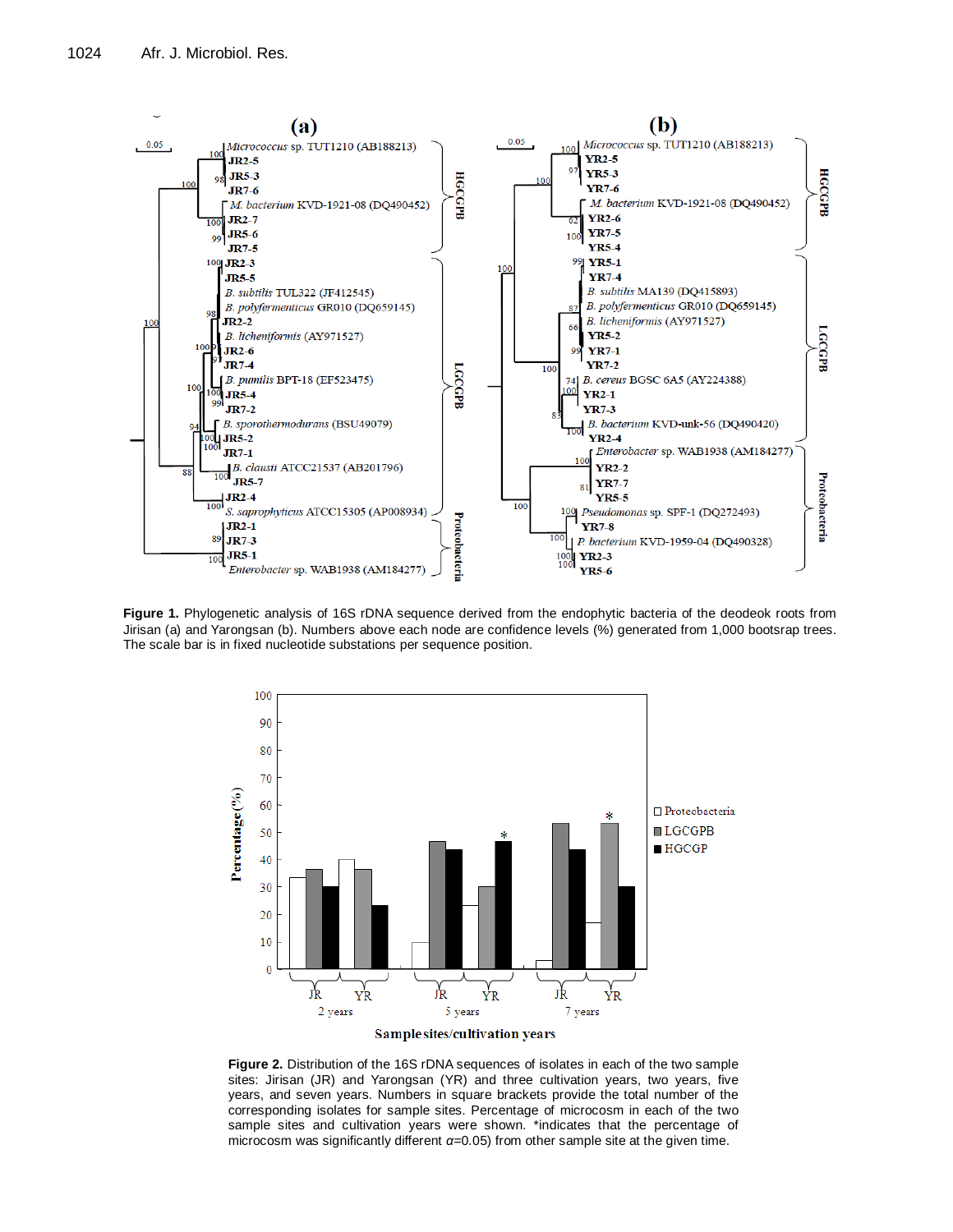

**Figure 3.** Distribution of the extracellular hydrolytic enzymes in endophytic isolates from deodeok roots of Jirisan (JR) and Yarongsan (YR) sites and their relation to root age. Numbers in square brackets provide the total number of the corresponding isolates for sample sites. Percentage of microcosm producing the extracellular hydrolysis enzymes in each of the two sample sites and cultivation years were shown. '\*' indicates that the percentage of microcosm was significantly different *alpha*=0.05) from other sample site at the given time.



**Figure 4.** Distribution of the antibacterial activities against human pathogens in bacterial isolates obtained from sampling sites in Jirisan (JR) and Yarongsan (YR) and their relation to deodeok root age. Numbers in square brackets represent the total number of the isolates in the corresponding sample sites. Percentage of microcosm in each of the two sample sites and cultivation years are shown. Human pathogenic bacteria: Eco, *E. coli* KCTC 1682; Sen, *S. enterica* KCTC12456; Sty, *S. typhimurium* KCTC1925; Sfl, *S. flexineri* KCTC2008; Sso, *S. sonnei* KCTC2518; Bce, *B. cereus* KCTC3624; Lin, *L. innocula* KCTC3586; Liv, *L. ivanovii* KCTC3444; Lmo, *L. monocytogenes* KCTC3569; Sau, *S. aureus* KCTC1621. \*indicates that the percentage of microcosm was significantly different  $(\alpha=0.05)$  from other sample site at the given time.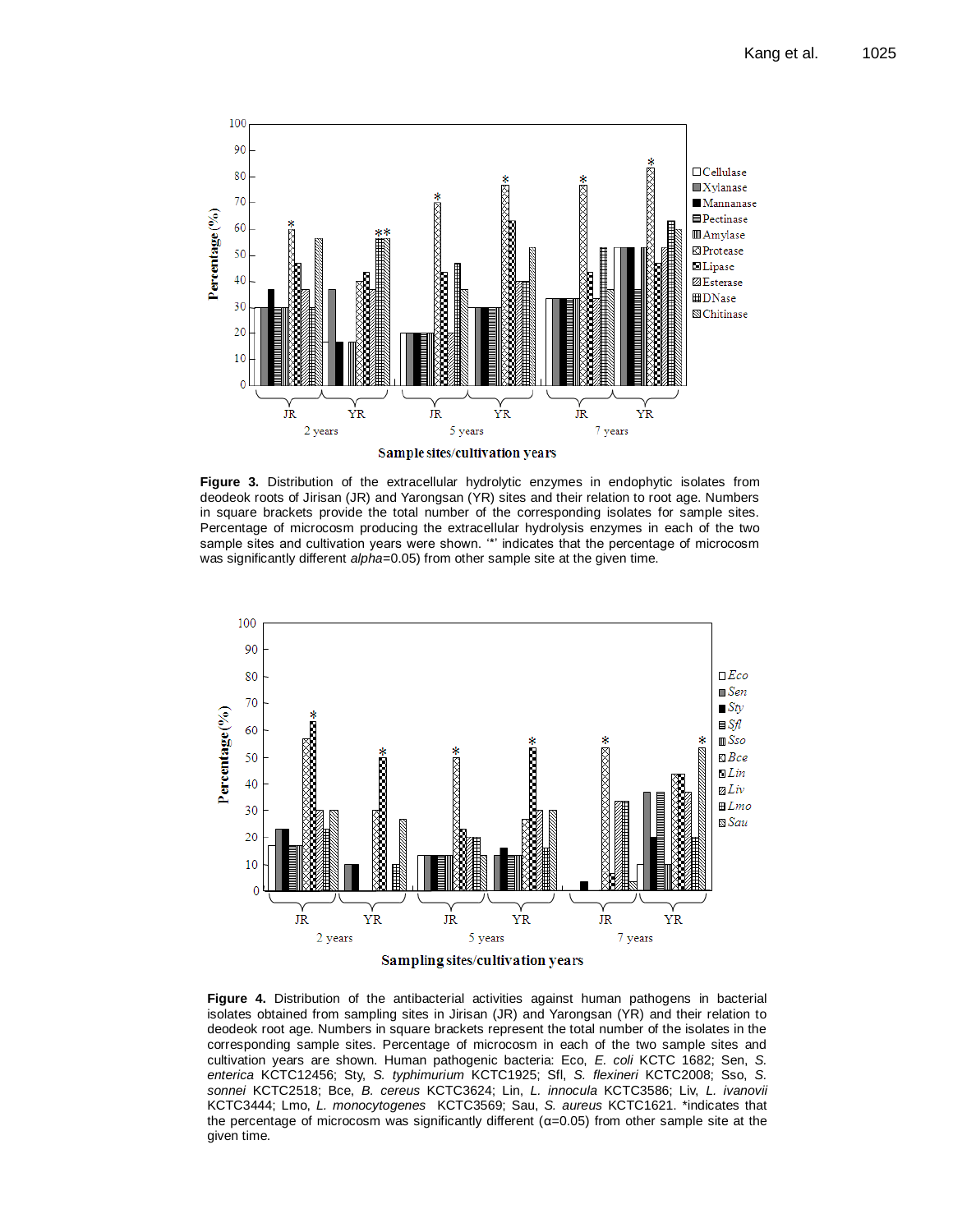

**Figure 5.** Distribution of the phyto-pathogenic antifungal activities in bacterial isolates obtained from Jirisan (JR) and Yarongsan (YR) sampling sites and related to deodeok root age. Numbers in square brackets indicate the total number of the isolates in the corresponding sample site. Percentage of microscosm in each of the two sample sites and cultivation years are shown. Plant pathogenic fungi: Pca, *P. capsici*; Fox, *F. oxysporum*; Rso, *R. solani*; Pul, *P. ultimun*.\*' Indicates that the percentage of microcosm was significantly different  $(a=0.05)$  from other sample site at the given time.

robial activity of bacteria in deodeok roots of different ages from two sampling areas. Sequencing of the 16S rRNA genes from the endophytic bacteria, isolated from the deodeok roots, revealed the presence of High G+C Gram-positive bacteria (HGCGPB), low G+C Gram-positive bacteria (LGCGPB), and proteobacteria. The population of the LGCGPB was highest in the samples collected from Jirisan; concurrently, the LGCGBP population counts varied depending upon the age of the roots. The samples from Yarongsan showed the presence of Proteo-bacteria, HGCGPB, and LGCGPB where their numbers directly depended upon the root age. The HGCGPB populations were previously isolated and identified from wheat, potato crops, and radish (Combs and Franco, 2003; Coon and Franco, 2004; Garbeva et al., 2001; Seo et al., 2010).

The results regarding the diversity of endophytic bacteria, isolated from the interior of the deodeok roots, indicate that the bacterial population and types depend upon the cultivation period and the sampling site. Among the bacterial strains isolated in this study, *Bacillus* spp. was dominant in all three samples from two different locations. Several studies on endophytic bacteria in the roots of ginseng, cotton, sweet corn, canola, and balloon flower were previously performed. For instance, 13 isolates belonging to the LGCGPB and Proteobacteria groups were assessed for their antifungal activity against *R. solani*, *Paenibacillus polymyxa*, *Bacilllus* sp., and *P. poae* in ginseng (Cho et al., 2007). The root rot (*P. polymyxa*) was detected in Korean ginseng and involved in growth promoting rhizobacterium (Jeon et al., 2003). The endophytic *Bacillus* spp. has also been isolated from cotton, cucumber, balloon flower, and citrus root (Dujiff et al., 1997; Reva et al., 2002; Lima et al., 2005). The endophytic *Bacillus* sp. was also isolated from rice plants, which had promoted plant growth by penetration (Zheng et al., 2006) and similar phylogenic groups of endophytic bacterial populations in potato (Garbeva et al., 2001).

The hydrolytic enzyme activity among the endophytic bacteria obtained from the deodeok root samples showed varying enzyme activity with root age and sampling site. The hydrolytic enzymes aid the entry of endophytic bacteria into the plant's roots. Plant cell wall hydrolytic enzymes also play an important role in plant-microbe interactions and intercellular colonization of microorganisms in the plant root. Bacteria could enter the root interior by hydrolyzing cell wall-bound cellulose and also enter through auxin-induced tumors, water flow, and wounds or at sites of lateral root branching (Al-Mallah et al., 1987). Similarly, the presences of different levels of cellulase and pectinase activity in different bacterial isolates showed a potential for intercellular and intracellular colonization (Verma et al., 2001). In our study, protease activity was highest in bacterial populations isolated from all the Jirisan samples and increased with root age, as observed in the two-year-old to seven-year-old samples. In the Yarongsan bacterial samples, protease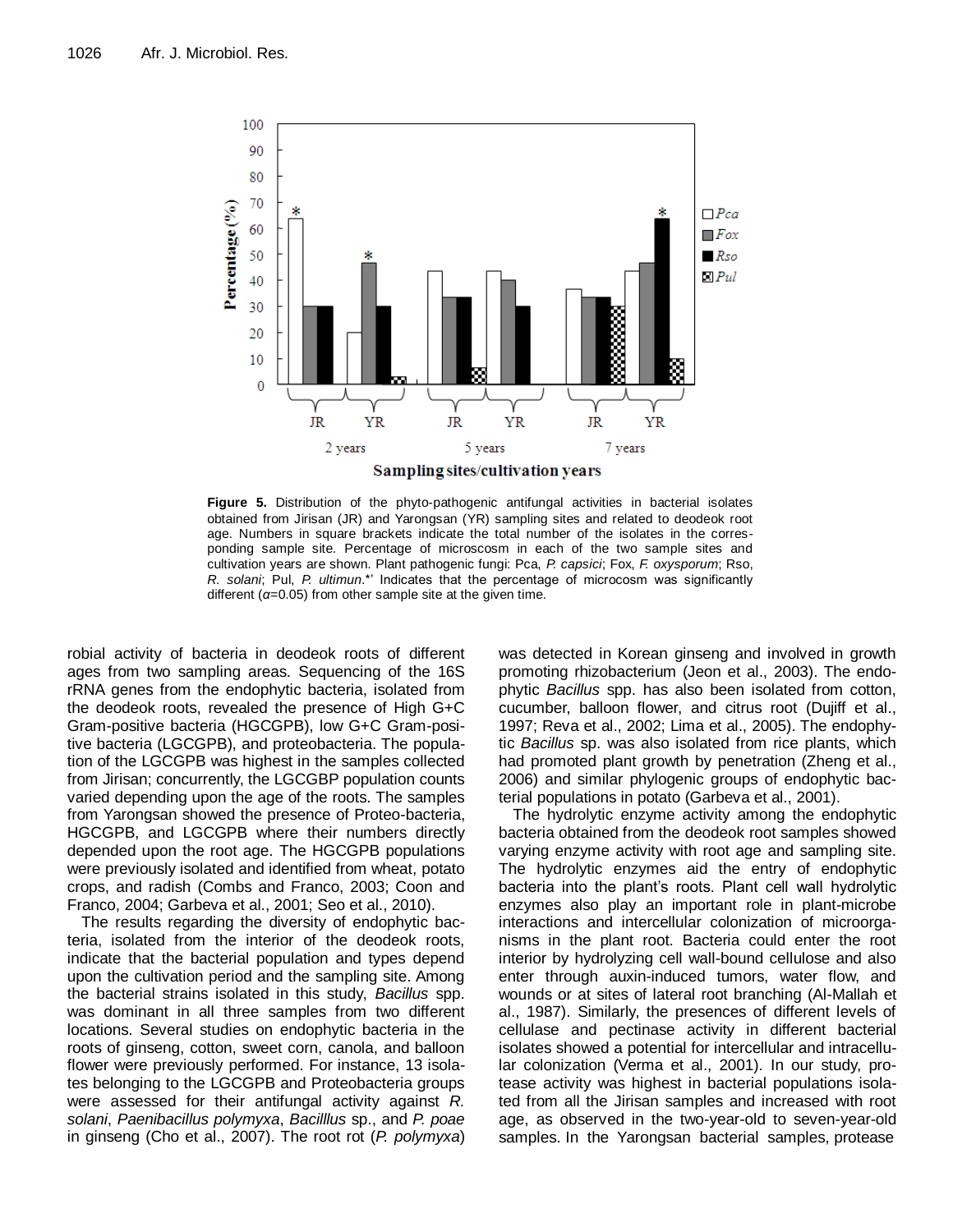activity was highest in the two-year-old and seven-yearold samples, but in the five-year-old samples, DNase and chitinase activity were highest. These potential endophytic bacteria can be harnessed for the production of hydrolytic enzymes for biotechnology applications.

Between the bacterial isolates of the Jirisan and Yarongsan samples, *B. subtilis* showed antibacterial activity against human pathogens. *Bacillus* sp. (BF1-2 and BF3-5) can be used for the control of *Salmonella* spp. and other human pathogens. Among the isolated endophytic bacteria from the Jirisan deodeok root samples, *B. pumilus* (JR5-4, 7-2) showed antifungal activity against the tested phytopathogenic fungi, except for *B. polyfermenticus* (JR2-2, JR2-3), while *B. subtilis* (JR5-5) and *B. licheniformis* (JR2-6, JR7-4) showed antifungal activity against the tested phytopathogenic fungi, except for *Pythium ultimum*. Among the bacterial isolates from the Yarongsan root samples, *B. cereus* (YR2-1) and *B. bacterium* (YR2-4) showed antifungal activity against the tested phytopathogenic fungi, except for *Phytophthora capsici*. Besides, *B. polyfermenticus* (YR5-1, YR7-4), *B. licheniformis* (YR5-2, YR7-1) and *B. subtilis* (YR7-2) showed antifungal activity against all of the tested phytopathogenic fungi, except for *Pythium ultimum*. *Bacillus* sp. CY22 was isolated from the balloon flower root; this strain showed antifungal activity against several plant pathogens by producing the antibiotic iturin A, which is similar to the phytochemicals found in the deodeok plant (Cho et al., 2002). In the Jirisan samples, the bacterial populations exhibited the highest antifungal activity against *P. capsici*, but bacteria showing antifungal activity against *P. capsici* were absent in the two-year-old Jirisan samples. Bacterial populations showing antifungal activity against *F. oxysporum*, *P. capsici*, and *R. solani* was high in all of the root samples that were collected from Yarongsan at all ages. The endophytic bacteria have a potential to inhibit the following plant pathogenic fungi: *F. oxyporum* and *R. solani* in cotton; *Verticillium dahliae*, *Verticillium alboatrum* and *Rhizoctonia solani* in potato; *Sclerotium rolfsii* in beans; and *Verticillium longisporum* in *Brassica napus* (Berg et al., 2005; Chen et al., 1995; Graner et al., 2003). The antifungal endophytes are beneficial to the host plant because they help protect the plant against fungal infection. However, endophytic bacteria mediate resistance to disease, and signals exist to mediate cross-talk between the endophytic bacteria and their hosts.

For future studies, we will prepare to analyse the quantitative comparisons from un-cultured isolates of each JR and YR samples with metagenomic tools because it will be a good method to explore and to justify a more proper comparison on abundances. From cultured microorganisms in a particular medium, it used to generate the statistical parameters which were too weak and the limited amount of selected isolates was obtained. As analysis of 16s rRNA gene has the current limits, future research requires particular cultivation independent methods such as clone libraries or pyro-sequencing, in order to retrieve

a more realistic view of the larger fraction of microbial diversity in the particular environment.

In conclusion, we demonstrated that there are differences in the diversity of endophytic bacteria from deodeok roots and that these differences depend on the year and area of cultivation. The population of LGCGPB was highest in all three of the cultivation years of the Jirisan root samples and the seven-year-old root samples from Yarongsan. Proteobacteria and HGCGPB populations were highest in the two-year-old and five-year-old roots from Yarongsan, respectively. Among the isolated bacterial strains from Jirisan, *B. polyfermenticus* (JR2-1), *B. subtilis* (JR2-3, JR5-5), *B. licheniformis* (JR2-6), and *B. pumilus* (JR5-4, JR7-2) were positive for the hydrolytic enzymes tested. *B. polyfermenticus* (YR5-1, YR7-4), *B. licheniformis* (YR5-2, YR7-1), and *B. subtilis* (YR7-2) showed enzyme activity among the Yarongsan root samples. Among the bacterial isolates from the Jirisan and Yarongsan root samples, *B. subtilis* showed antibacterial activity against human pathogens. Some of the bacteria isolated from the Jirisan deodeok roots showed antifungal activity. For instance, *B. pumilus* (JR5-4, JR7-2) showed antifungal activity against all of the tested phytopathogenic fungi, except for *B. polyfermenticus* (JR2-2, JR2-3). *B. subtilis* (JR5-5) and *B. licheniformis* (JR2-6, JR7-4) showed antifungal activity against all of the tested phytopathogenic fungi, except for *Pythium ultimum*. Among the bacterial isolates from the Yarongsan roots, *B. cereus*  (YR2-1) and *B. bacterium* (YR2-4) showed antifungal activity against all of the tested phytopathogenic fungi, except of the *Phytophthora capsici*. Besides, *B. polyfermenticus* (YR5-1, YR7-4), *B. licheniformis* (YR5-2, YR7-1) and *B. subtilis* (YR7-2) showed antifungal activity against all of the tested phytopathogenic fungi, except for *P. ultimum*. Therefore, the deodeok endophytic bacteria, including *B. subtilis*, *B. licheniformis*, *B. polyfermenticus*, and *B. pumilus*, from both the Jirisan and Yarongsan regions, can be used as potential biological antimicrobial agents for biological applications.

# **ACKNOWLEDGEMENTS**

This research was supported by Basic Science Research Program through the National Research Foundation of Korea (NRF) funded by the Ministry of Education, Science and Technology (grant number 2010-0022508) and also supported by the Construction of the Basis for Practical Application of Herbal Resources funded by the Korea Institute of Oriental Medicine (KIOM) to the Ministry of Education, Science, and Technology (MEST), Korea.

### **REFERENCES**

- Al-Mallah MK, Davey MR, Cooking EC (1987). Enzymatic treatment of clover root hairs removes a barrier to Rhizobium-hostspecificity. Bio/Technology 5:1319-1322.
- An JM, Kim YK, Lim WJ, Hong SY, An CL, Shin EC, Cho KM, Choi BR, Kang JM, Lee SM, Kim H, Yun HD (2005). Evaluation of a novel